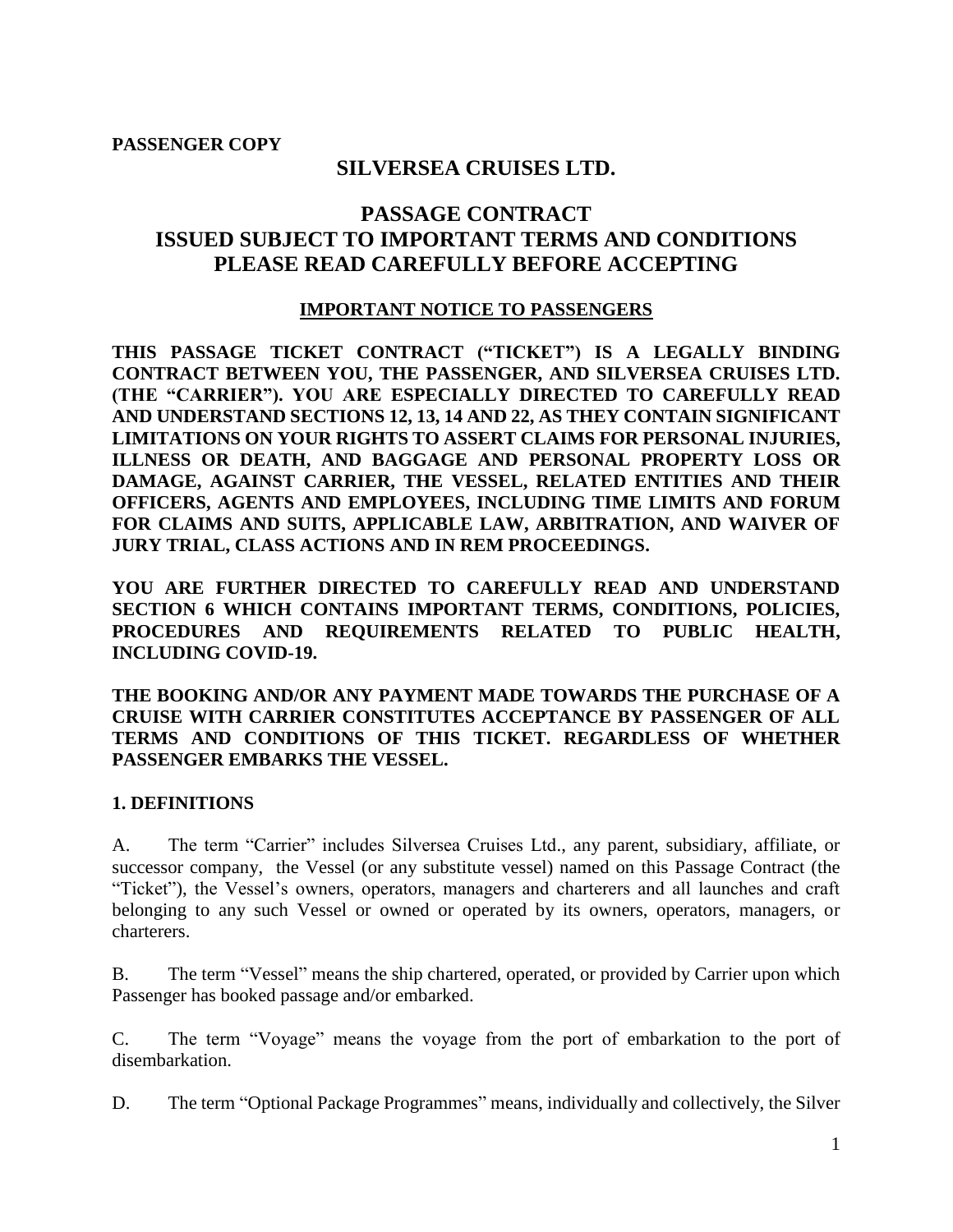Sky Air Programme, the Silver Shore Programmes and pre-booked shore excursions, unless otherwise indicated.

E. The terms "You" and "Passenger" mean the person(s) booking and/or purchasing space through Carrier and/or who embark upon the Vessel and any accompanying minors. The benefits and limitations of this Passage Contract shall apply to all such persons and entities as set forth in Sections 5 and 25 below.

F. "Passage Contract" means this "Ticket," which is a legally binding contract between You and Carrier.

G. "Force Majeure" means and includes war, or warlike conditions, terrorist activities, breakdown, fire, perils of the seas, storms, "foundering" or other weather related occurrences, earthquake, flood, vandalism, destructive acts of God or of government, political disturbances, legislative enactments, orders by government agencies restricting travel due to declared pandemics, public health emergencies or outbreaks of communicable disease (including but not limited to COVID-19, influenza, colds and norovirus), quarantines, national or regional emergencies, embargo, riot, civil commotion, regulatory interference, strikes, lockouts, shortages, industrial and labor disputes and all other causes beyond the reasonable control of Carrier.

H. "Classic Fleet" means Silver Shadow, Silver Whisper, Silver Spirit, Silver Moon, Silver Muse and Silver Dawn

I. "Expedition Fleet" means Silver Cloud, Silver Explorer, Silver Wind, Silver Origin.

## **2. RIGHT TO MODIFY; CANCEL RESERVATION; DISEMBARK**

**Carrier expressly reserves the right to change, modify, adjust or amend the rules and policies delineated in this Ticket at any time and as is necessary in Carrier's discretion.** The Ticket provisions relating to Carrier's COVID-19 Policies and Procedures as described herein may be changed or modified as required by public health considerations, requirements or recommendations of government agencies and health authorities in the U.S. and in the jurisdictions visited, and as set forth online at Carrier's website [www.Silversea.com.](http://www.silversea.com/) In the event of a conflict between the Carrier's policies and procedures related to COVID-19 ("COVID-19 Policies and Procedures") as described herein and as set forth online in Carrier's website at www.Silversea.com, the terms of the website shall control. Passengers are encouraged to frequently review [www.Silversea.com](http://www.silversea.com/) for current COVID-19 Policies and Procedures.

Carrier reserves the right to cancel reservations and bookings, regardless of whether a deposit has been received. In such event, unless the cancellation is due to an event of Force Majeure for which no compensation on Carrier's part is provided for by this Ticket or required by law, and except as provided in Sections 6 and 15 with respect to COVID-19, Carrier's only liability will be to refund to the Passenger the amount it has received. In the event Carrier is informed that its Vessel or Passengers may be delayed, detained or denied entrance into any port due to the presence onboard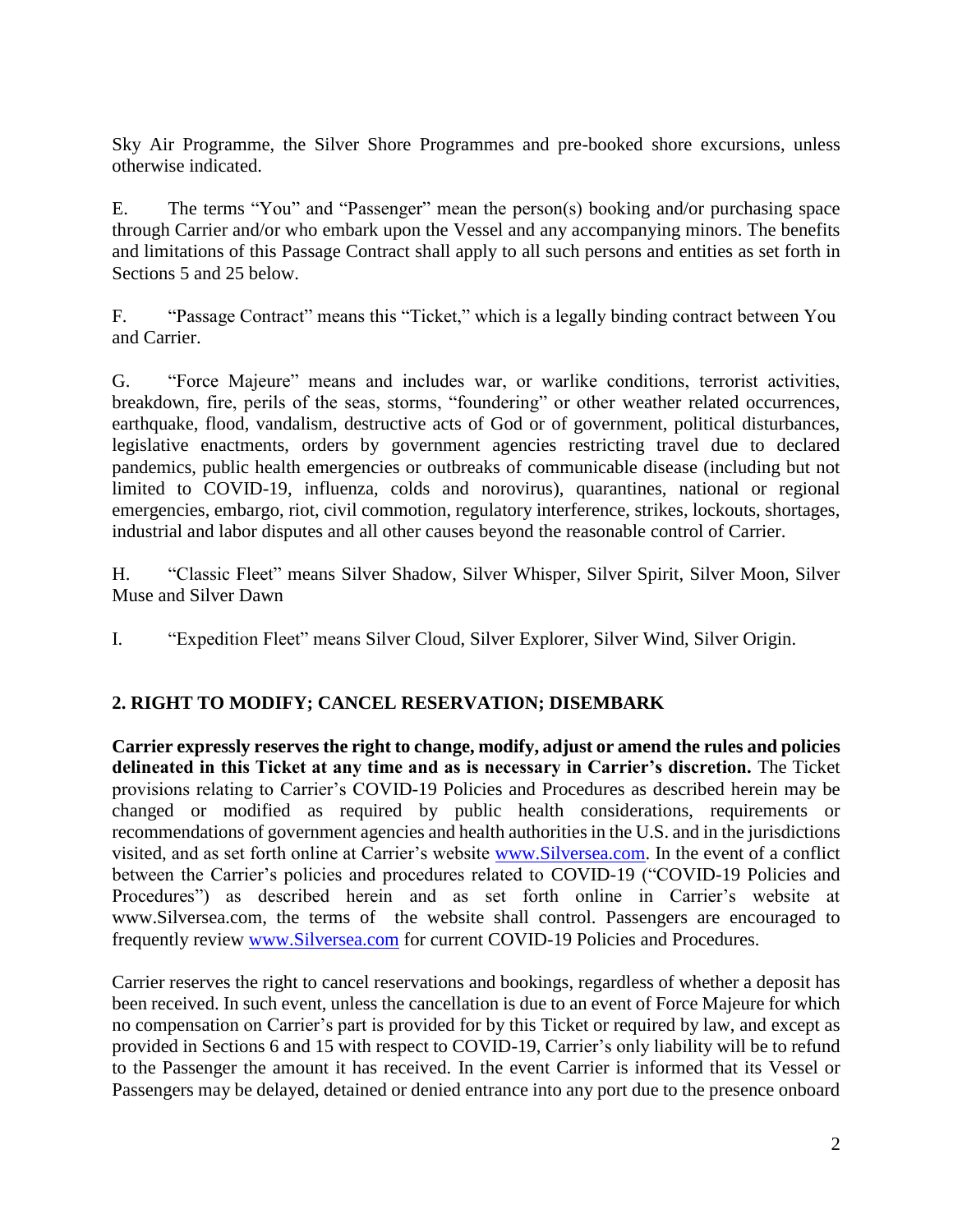of any individual, regardless of the reason for such potential delay, detention or denial, including a known or suspected case of COVID-19, Carrier in its sole discretion may disembark any Passenger whose presence onboard may cause such potential delay, detention or denial and Carrier will not make a refund or be otherwise liable to Passenger in such circumstances, unless otherwise provided for in this Ticket or required by law. Nor shall Carrier be responsible to such Passenger for the lodging, food, return transportation or any other expenses incurred by said Passenger in connection with such premature disembarkation from the Vessel. It shall be the sole responsibility of Passenger to determine whether Passenger may be delayed, detained or denied entry into any port upon which the Vessel may call.

# **3. CRUISE FARE; TRAVEL AGENT**

Unless otherwise specified, the "cruise-only" fare paid by Passengers covers certain shipboard services including suite accommodations, all meals and entertainment. The fare may also include gratuities, a special shore event on select sailings and complimentary beverages (including select wines, champagnes and spirits). Not included in the cruise-only fare are: optional shore excursions, meals ashore unless noted, accommodations while ashore, casino gaming, laundry or valet services, childcare services onboard ship, purchases from the ship boutiques, fuel or security surcharges, or any item or service of a personal nature such as massages, spa treatments, hair styling, manicures and medical care. Some champagne, premium wine and spirit selections, caviar and cigars are not included in your fare and some champagnes, premium wine and spirit selections may not always be available.

Under normal conditions the cruise-only fare is guaranteed at the time of booking. Carrier reserves the right to charge a per person fuel supplement in the event that the price of Brent\* crude oil is greater than US\$80.00 per barrel at any time prior to sailing, up to and including the day of embarkation.\*Brent crude oil prices are published on [www.Bloomberg.com.](http://www.bloomberg.com/) Passenger's cruise fare is not considered paid until Carrier receives full payment, and the amount of the cruise fare is subject to change at any time prior to Carrier's receipt of payment.

Travel agents are deemed to be the agent of Passenger and not of the Carrier. Passenger understands and agrees that receipt of this Ticket or any other information or notices by Passenger's travel agent shall be deemed receipt by the Passenger as of the date of receipt by the agent. Carrier is not liable for any representation, act or omission of Passenger's travel agent or the travel agent's failure to remit the cruise fare or any other fees or charges owed to Carrier on Passenger's behalf. Passenger shall at all times remain liable to Carrier for the price of passage. Carrier reserves the right to refuse embarkation if all charges and surcharges have not been paid in advance of departure. Passenger acknowledges that Carrier is not responsible for the financial condition or integrity of any travel agent.

## **SILVERSEA EXPEDITIONS AIR CHARTER PACKAGES**

To facilitate travel to certain remote embarkation/debarkation ports it may become mandatory for Passengers sailing on Expedition Fleet vessels to purchase a Silversea air charter package ("Air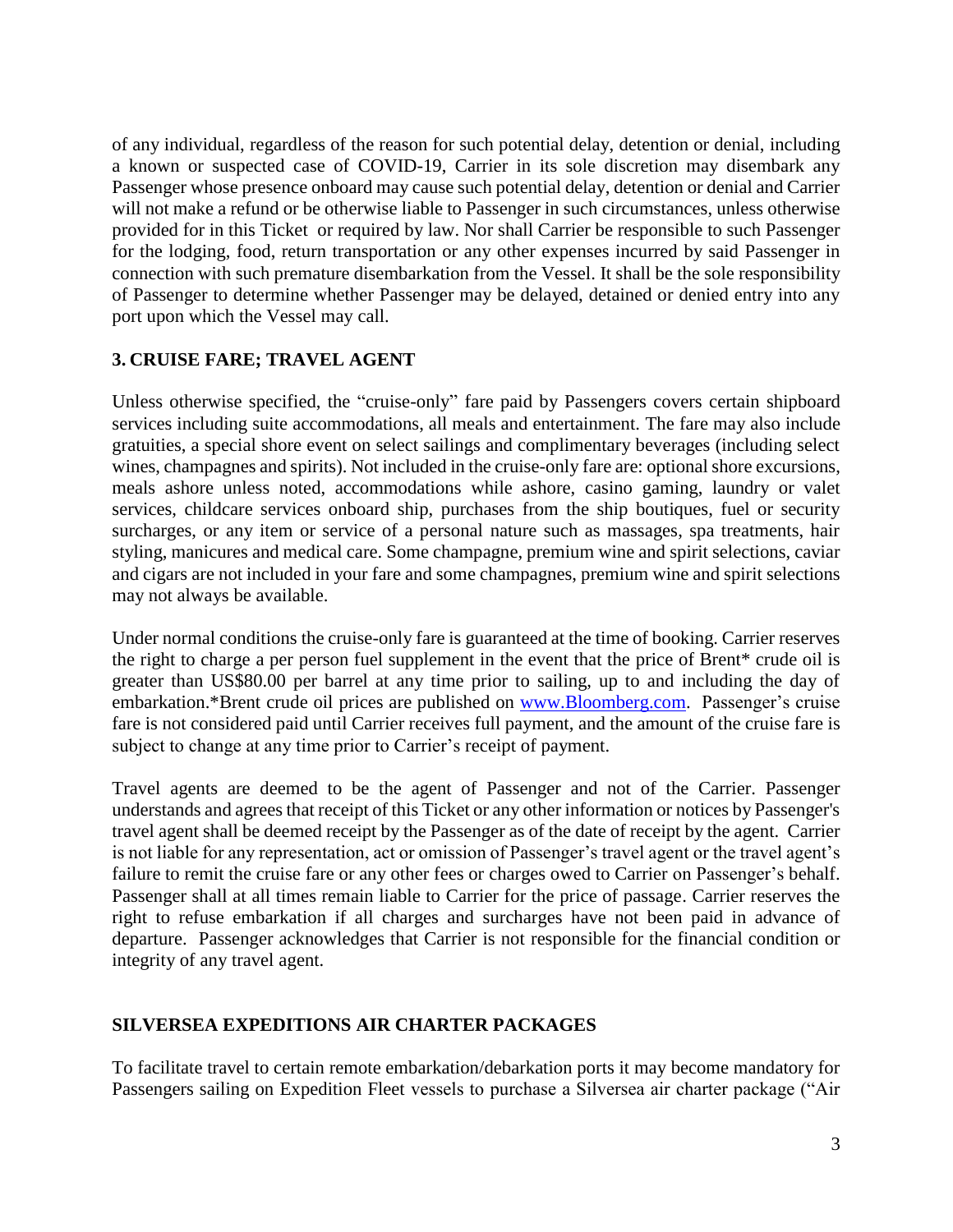Charter Package(s))". If an Air Charter Package is required, the charter flight will be in economy class and will include transfers between the airport and the Vessel. Silversea will make the final determination of the necessity of a charter flight 120 days prior to the Voyage departure date.

## **4. SILVER SKY AIR PROGRAMME**

The "Silver Sky Air Programme" includes roundtrip Economy Class air transportation from select US and Canadian airports and transfers between the airport and pier on the day of embarkation/disembarkation, unless otherwise indicated. The "Silver Sky Air Programme" is sold as a package, and Passengers electing not to use any portion may do so voluntarily. No refund will be made by Carrier on unused package components unless required by law. The Silver Sky Air Programme is subject to availability at the time of booking.

Carrier will use its best efforts to book connections permitted by the rules of the airlines. In the event that Passenger fails to make a connection between two flights that have been booked by Carrier, then Carrier shall have no liability to Passenger for any losses, expenses or damages.

Carrier is unable to accept unaccompanied Passengers under eighteen (18) years of age on the Silver Sky Air Programme.

## **5. TICKET NON-TRANSFERABLE; BINDING EFFECT**

This Ticket is valid only for the Voyage indicated on the Ticket and may not be sold, transferred or assigned by Passenger. Carrier shall not be liable to make any refund to Passenger for lost Tickets or, unless otherwise stated herein or as required by law, Tickets wholly or partially unused. The terms and conditions of this Ticket apply equally to and are binding on the Passenger, the Passenger's spouse, heirs, executors, administrators, personal and legal representatives, dependents and next of kin. The Passenger represents and warrants that he/she is duly authorized by and on behalf of all Passengers (including minors) named on this Ticket to agree to all of the terms and conditions of this Ticket and to bind all such Passengers to such terms and conditions.

## **6. PUBLIC HEALTH AND COVID-19 PRACTICES AND PROCEDURES; UNDERSTANDING AND ACCEPTANCE OF RISKS**

A. PASSENGERS ARE ENCOURAGED TO DISCUSS THE ADVISABILITY OF TRAVEL WITH THEIR PHYSICIAN AND TO REVIEW THE U.S. CENTERS FOR DISEASE CONTROL ("CDC") WEBSITE FOR UPDATED INFORMATION. THE CDC HAS IDENTIFIED ELDERLY PERSONS AND PERSONS WITH CERTAIN CHRONIC MEDICAL CONDITIONS AS BEING AT INCREASED RISK OF LIFE-THREATENING COMPLICATIONS FROM BEING INFECTED WITH COVID-19. PASSENGER ACKNOWLEDGES, UNDERSTANDS AND ACCEPTS THAT WHILE ABOARD THE VESSEL, IN TERMINALS AND BOARDING AREAS, OR DURING ACTIVITIES ASHORE AND/ OR WHILE TRAVELING TO OR FROM THE VESSEL, THE PASSENGER OR OTHER PASSENGERS MAY BE EXPOSED TO COMMUNICABLE ILLNESSES, INCLUDING BUT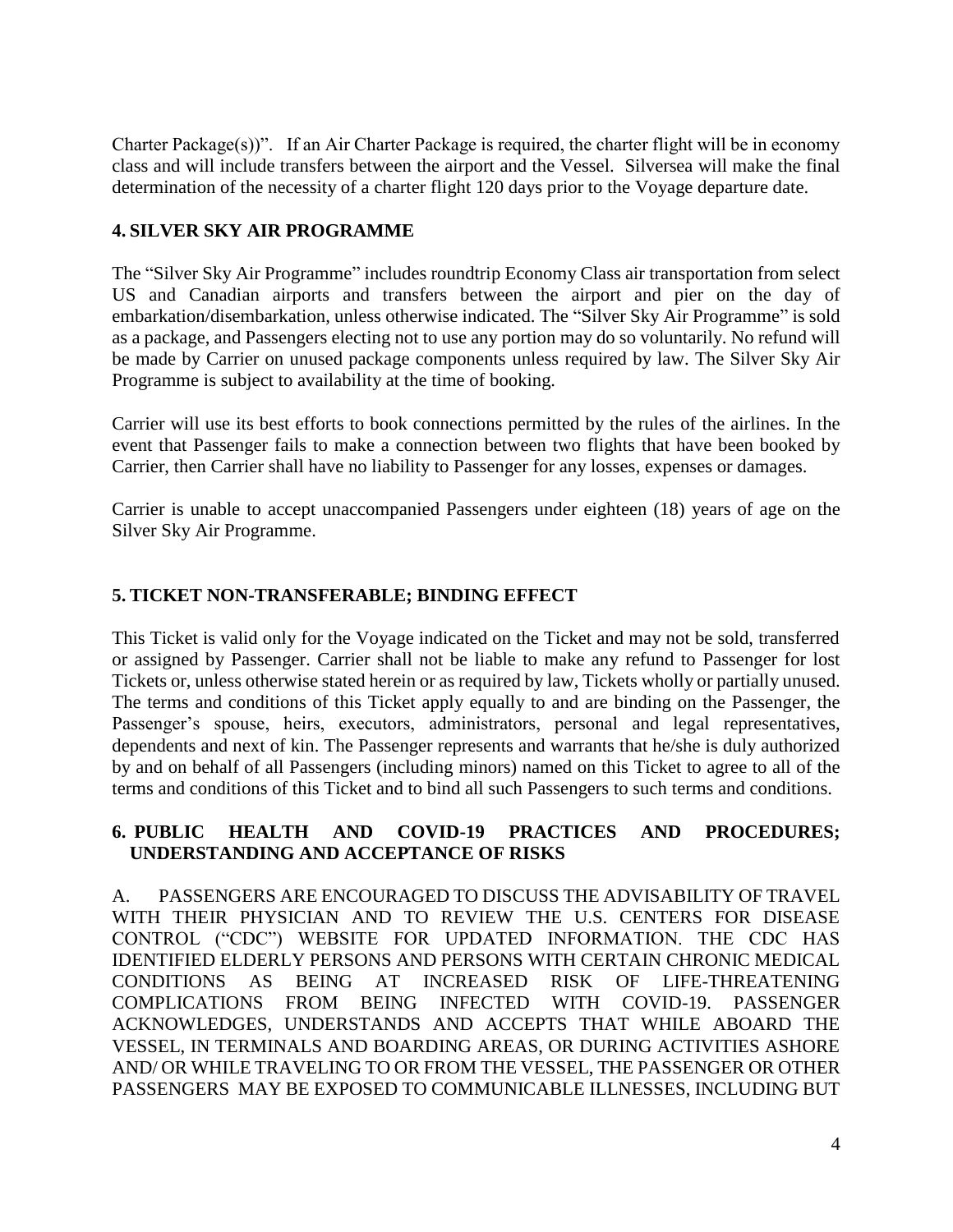NOT LIMITED TO COVID-19, INFLUENZA, COLDS AND NOROVIRUS. PASSENGER FURTHER UNDERSTANDS AND ACCEPTS THAT THE RISK OF EXPOSURES TO THESE COMMUNICABLE ILLNESSES AND OTHERS IS INHERENT IN MOST ACTIVITIES WHERE PEOPLE INTERACT OR SHARE COMMON FACILITIES, ARE BEYOND CARRIER'S CONTROL, AND CANNOT BE ELIMINATED UNDER ANY CIRCUMSTANCES. PASSENGER KNOWINGLY AND VOLUNTARILY ACCEPTS THESE RISKS AS PART OF THIS TICKET, INCLUDING THE RISK OF SERIOUS ILLNESS OR DEATH ARISING FROM SUCH EXPOSURES, AND/OR ALL RELATED DAMAGES, LOSS, COSTS AND EXPENSES OF ANY NATURE WHATSOEVER.

B. In developing COVID-19 Policies and Procedures, Carrier observes guidance and directives of health authorities in the U.S. and the destinations visited, including the CDC and local health agencies when the Vessel is within that agency's jurisdiction. Passenger acknowledges that these directives may change from time to time and that Carrier's COVID-19 Policies and Procedures may therefore change. PASSENGER EXPRESSLY AGREES TO COMPLY NOT ONLY WITH THE COVID-19 POLICIES AND PROCEDURES AS THEY ARE DESCRIBED HEREIN, BUT ALSO AS THEY ARE SET FORTH ON CARRIER'S WEBSITE AT [WWW.SILVERSEA.COM,](http://www.silversea.com/) AT ALL TIMES INCLUDING PRE-EMBARKATION, WHILE ON BOARD, DURING PORT CALLS AND SHORE EXCURSIONS AND/OR FINAL DISEMBARKATION. In case of any conflict between the COVID-19 Policies and Procedures described herein or on Carrier's website, the website controls and Passenger's agreement to abide by Carrier's COVID-19 Policies and Procedures as posted on its website constitutes an integral part of this Ticket.

C. Passenger acknowledges that Carrier's COVID-19 Policies and Procedures may or will include (but are not limited to): (1) completion of an accurate, truthful and complete health questionnaire in a form and containing any health or travel-related questions as determined by Carrier in its sole discretion, for each Passenger prior to boarding; (2) pre-embarkation and/or periodic testing and temperature checks of each Passenger; (3) modified capacity rules for activities (including but not limited to restaurants, gyms, and entertainment events onboard and for shore excursions) which may limit or eliminate the ability of Passenger to participate in particular activities; (4) mandatory use by each Passenger (except where medically contraindicated) of face coverings in most locations outside of the Passenger's cabin while onboard, during embarkation, disembarkation and shore excursions; (5) mandatory social distancing of Passengers at any/all times while on board and during embarkation, disembarkation, and shore excursions; (6) additional restrictions during shore excursions depending on local conditions, including but not limited to denial of disembarkation at destinations unless participating in only Carrier-approved shore excursions; (7) mandatory hand-sanitizing by Passenger upon entry or exit of any public areas; (8) confinement of Passengers to cabins, quarantine or emergency disembarkation of Passenger if, in Carrier's sole discretion, such steps are necessary to prevent or slow the spread of COVID-19; (9) the required completion by Passenger in a timely manner of any written authorizations or consent forms required for Carrier to carry out its COVID-19 Policies and Procedures (including but not limited to medical information, medical privacy, or personal data privacy consent forms), and; (10) other policies and procedures deemed by Carrier in its sole discretion to be necessary to reduce the risk of spread of COVID-19. Passenger acknowledges that: (i) Carrier's Privacy Policy for Health Protection Measures ("Health Privacy Policy") is an integral part of Carrier's COVID-19 Policies and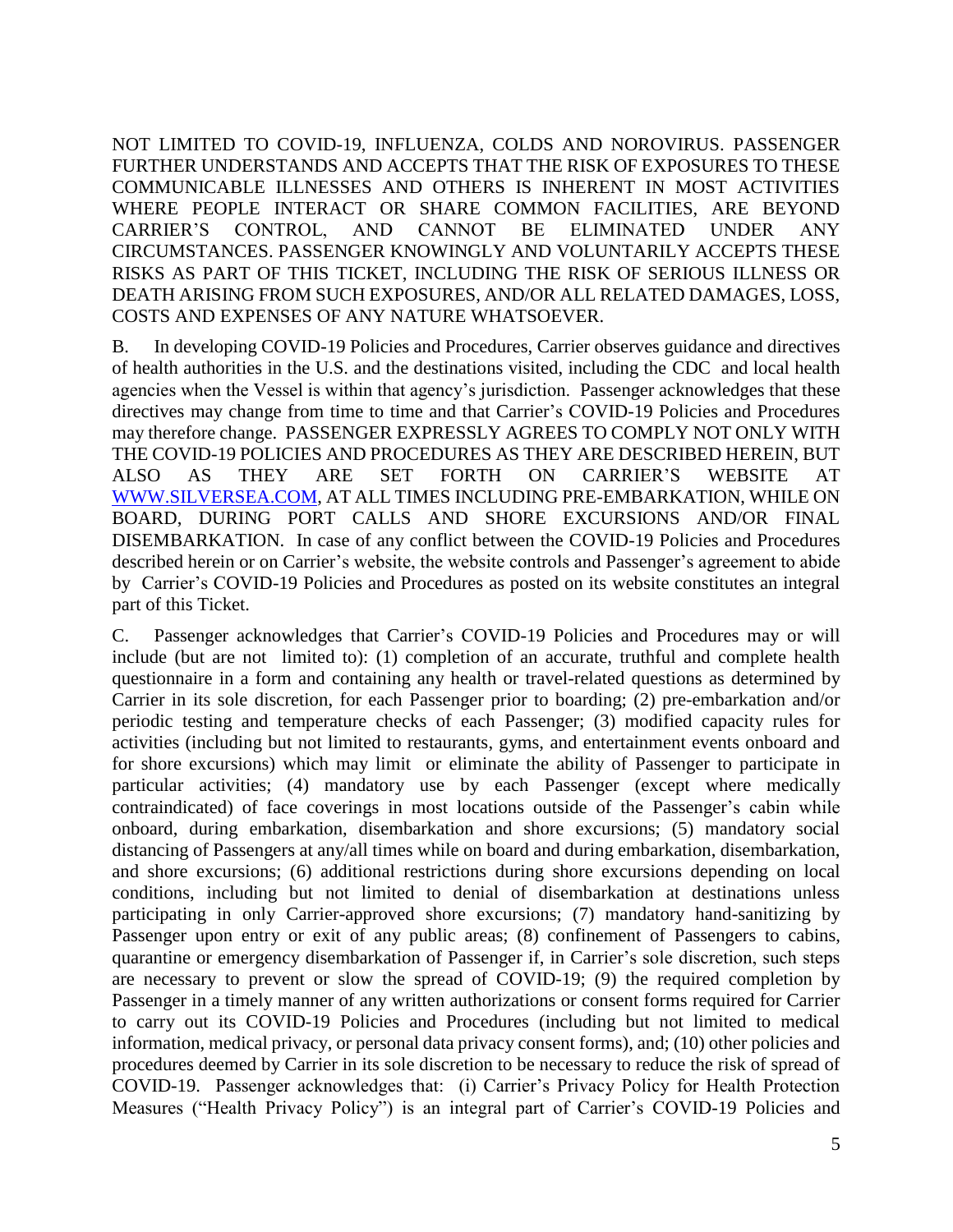Procedures; (ii) the Health Privacy Policy has been made available to Passenger; and (iii) Passenger agrees to the terms of the Health Privacy Policy.

D. Notwithstanding any other provision contained herein, any noncompliance by Passenger or members of Passenger's travelling party with Carrier's COVID-19 Policies and Procedures or this Ticket shall be grounds for refusal to board, refusal to re-board after going ashore, quarantine onboard the Vessel, disembarkation, reporting to governmental or health authorities, or other steps deemed necessary in Carrier's sole discretion under the circumstances to protect the health and well-being of others. Under these circumstances, Passenger shall not be entitled to a refund or compensation of any kind. Passenger will be responsible for all related costs and fines, including without limitation travel expenses and for proper travel documentation for any port, or for departure from or arrival to Passenger's country of residence. Under no circumstances shall Carrier be liable for any damages or expenses whatsoever incurred by any Passenger as a result of such denial of boarding, refusal to re-board, quarantine, disembarkation, or other steps taken by Carrier.

E. Passenger agrees that if at any time within 14 days prior to embarkation, Passenger tests positive for COVID-19, exhibits signs or symptoms of COVID-19, has had close contact with a person confirmed or suspected as having COVID-19, or Carrier otherwise determines in its sole discretion that Passenger is unfit to board because of any communicable illness, Carrier will deny boarding to such Passenger. Under these circumstances, unless Carrier determines that Passenger has failed to comply with Carrier's COVID-19 Policies and Procedures or this Ticket, any Passenger denied boarding because of a known or suspected infection with COVID-19 will be entitled to a refund or future cruise credit equal in value to the cruise fare Passenger paid to Carrier. Carrier, in its sole discretion, may require Passenger to provide verification satisfactory to Carrier of Passenger's positive test result if the test was administered by a provider other than those retained by Carrier. For further details, refer to Carrier's Refund and Cancellation Policies website at [www.silversea.com.](https://www.silversea.com/lp-refund-and-cancellation-policy-covid-19.html) Under no circumstances shall Carrier have any other liability for any compensation or other damages whatsoever, including but not limited to compensation for lodging or travel.

F. Passenger further understands and agrees that if, after boarding, and even if Passenger has fully complied with all COVID-19 Policies and Procedures, such Passenger tests positive for COVID-19 or exhibits signs or symptoms of COVID-19, Carrier may disembark, refuse reboarding after a shore excursion, or quarantine Passenger as well as members of Passenger's travelling party, or take other steps which Carrier determines, in its sole discretion, are necessary under the circumstances to protect the health and well-being of others. Under these circumstances, any such Passenger with a known or suspected case of infection with COVID-19 who is disembarked, refused re-boarding, or quarantined shall be entitled to a prorated refund or future cruise credit for the unused portion of the cruise fare paid to Carrier. For further details, Passenger should refer to Carrier's Refund and Cancellation Policies at [www.silversea.com.](https://www.silversea.com/lp-refund-and-cancellation-policy-covid-19.html) Each such Passenger is responsible for all other related costs and fines, including without limitation travel expenses. Under no circumstances shall Carrier be liable to any such Passenger for any costs, damages or expenses whatsoever incurred by any Passenger.

If Carrier received payment via credit card and a refund is owed, the refund will be made to that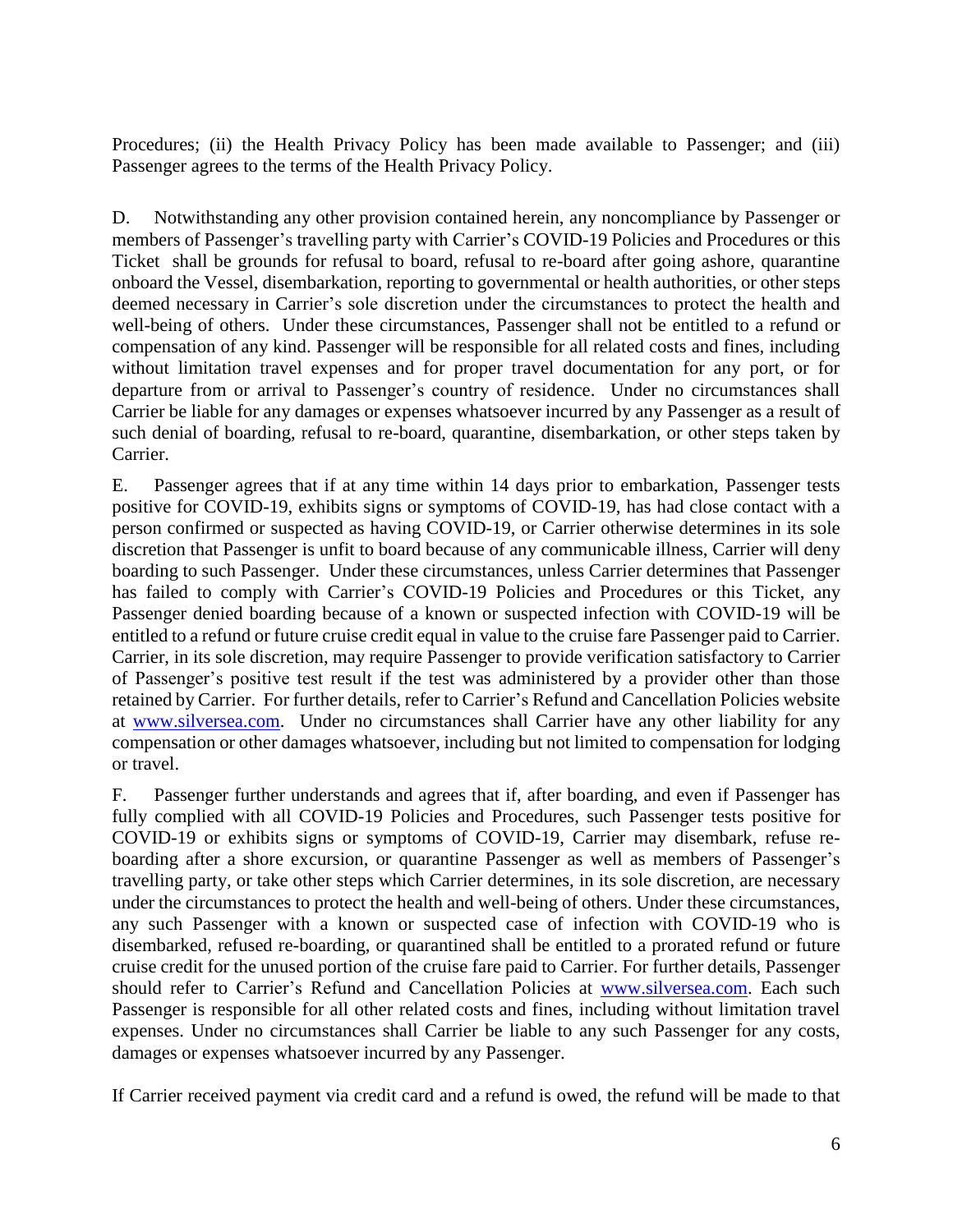credit card. If Carrier received payment from your travel agent and a refund is owed, the refund will be provided back to that travel agent.

## **7. CANCELLATION BY PASSENGER**

The provisions of this Section 7 apply **unless**: (1) a different refund policy is required by law as a result of a declaration of a public health emergency or government order cancelling the cruise in question or delaying boarding of the Vessel by Passengers by 24 hours or more; or (2) the provisions of Section 6(e) or Section 6(f), relating to a suspected or known infection of a Passenger with COVID-19, apply. For further details, Passengers should refer to Carrier's Refund and Cancellation Policies at [www.silversea.com.](https://www.silversea.com/lp-refund-and-cancellation-policy-covid-19.html)

If You find it necessary to cancel your reservation or any component thereof, You or your travel professional are required to contact the Silversea Reservations Department by telephone as well as submit your cancellation in writing. If your cancellation request is received more than 120 days prior to your initial sailing date<sup>1</sup>, a US\$200 non-refundable administrative fee will be charged per booking. This administrative fee may be converted to a future cruise credit valid for travel within 12 months from the date of the Voyage for which you cancelled your reservation.

Cruise tickets must be returned to Carrier before refunds (if any owed) can be processed. If Carrier received payment via credit card and a refund is owed, the refund will be made to that credit card. If Carrier received payment from your travel agent and a refund is owed, the refund will be provided back to that travel agent.

You acknowledge that your cancellation will cause Carrier difficulty in selling a replacement cruise and thus the cancellation fees described herein apply regardless of whether your cabin is resold. You agree that any losses sustained by Carrier in the event of cancellation would be very difficult or impossible to quantify, and the cancellation fees are fair and reasonable as liquidated damages. Cruise cancellation requests received within 120-days of the initial sailing date will be subject to the following charges:

- *If received 120-91 days prior to the initial sailing date, a charge of 15% of the total cruise fare per person*
- *If received 90-61 days prior to the initial sailing date, a charge of 50% of the total cruise fare per person*
- *If received 60-31 days prior to the initial sailing date, a charge of 75% of the total cruise fare per person*
- *If received 30-0 days prior to the initial sailing date or non-appearance at the time of sailing, a charge of 100% of the total cruise fare per person*

*Please refer to [www.silversea.com](http://www.silversea.com/) for World Cruise cancellation penalties.*

 $\overline{a}$ 

<sup>&</sup>lt;sup>1</sup> Sailing date means the date scheduled for embarkation and departure.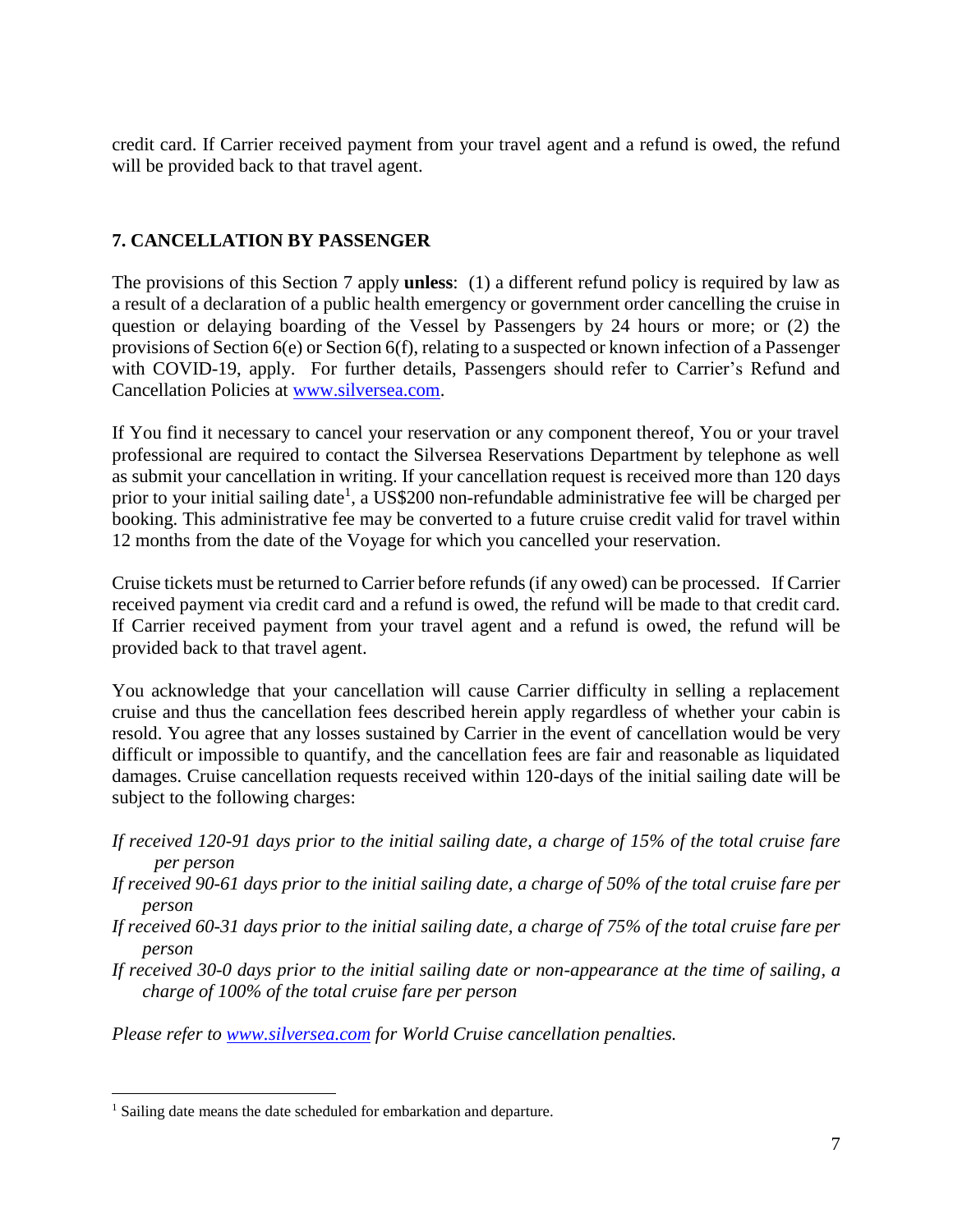Penalties apply to changes and cancellations to the following optional package programs as follows:

## **SILVER SKY® AIR PROGRAMME AND AIR CHARTER PACKAGES DEVIATION, CANCELLATION & ADMINISTRATIVE FEES (the "Fees")**

All changes to confirmed air schedules at any time prior to departure will incur such fees and charges as the airline supplier may impose and any additional air costs associated with the confirmed changes to travel dates, flight schedules and/or airlines will be the responsibility of the Passengers and relevant fees will be applied to the Passenger's booking. In addition, Passengers will be charged a non-refundable administrative fee of US\$150 per person.

The following cancellation fees are in addition to the applicable cruise cancellation charges set forth above:

If made 90 – 61 days prior to the initial sailing date US\$100 per person processing fee.

If made 60 – 0 days prior to the initial sailing date US\$100 per person processing fee and 100% of the Silver Sky Air Programme and/or Air Charter Package fare paid.

## **SILVER SHORE HOTEL CHANGES AND CANCELLATIONS**

If made 90-61 days prior to the initial sailing date US\$100 per person.

If made 60-0 days prior to the initial sailing date 100% of programme fare per person.

## **SILVER SHORE PRE AND POST-CRUISE LAND ADVENTURES CHANGES and CANCELLATIONS**

If made 90-0 days prior to the initial sailing date, the charge is 100% of programme fare per person.

## **TRANSFER- ONLY OPTION CHANGES AND CANCELLATIONS**

If made 5-0 days prior to initial sailing date or non-appearance at the time of transfer 100% of total transfer price per person.

Carrier's cancellation penalties as mentioned above are strictly enforced. No refund or adjustment will be made in the event of interruption or cancellation of the cruise vacation after the commencement of same. Carrier reserves the right to re-invoice in the event of errors.

## **8. UNSCHEDULED EMBARK/DISEMBARK**

National cabotage laws may prohibit Passengers from embarking or disembarking their Voyage in any port except the scheduled embarkation and disembarkation ports. Only those Passengers with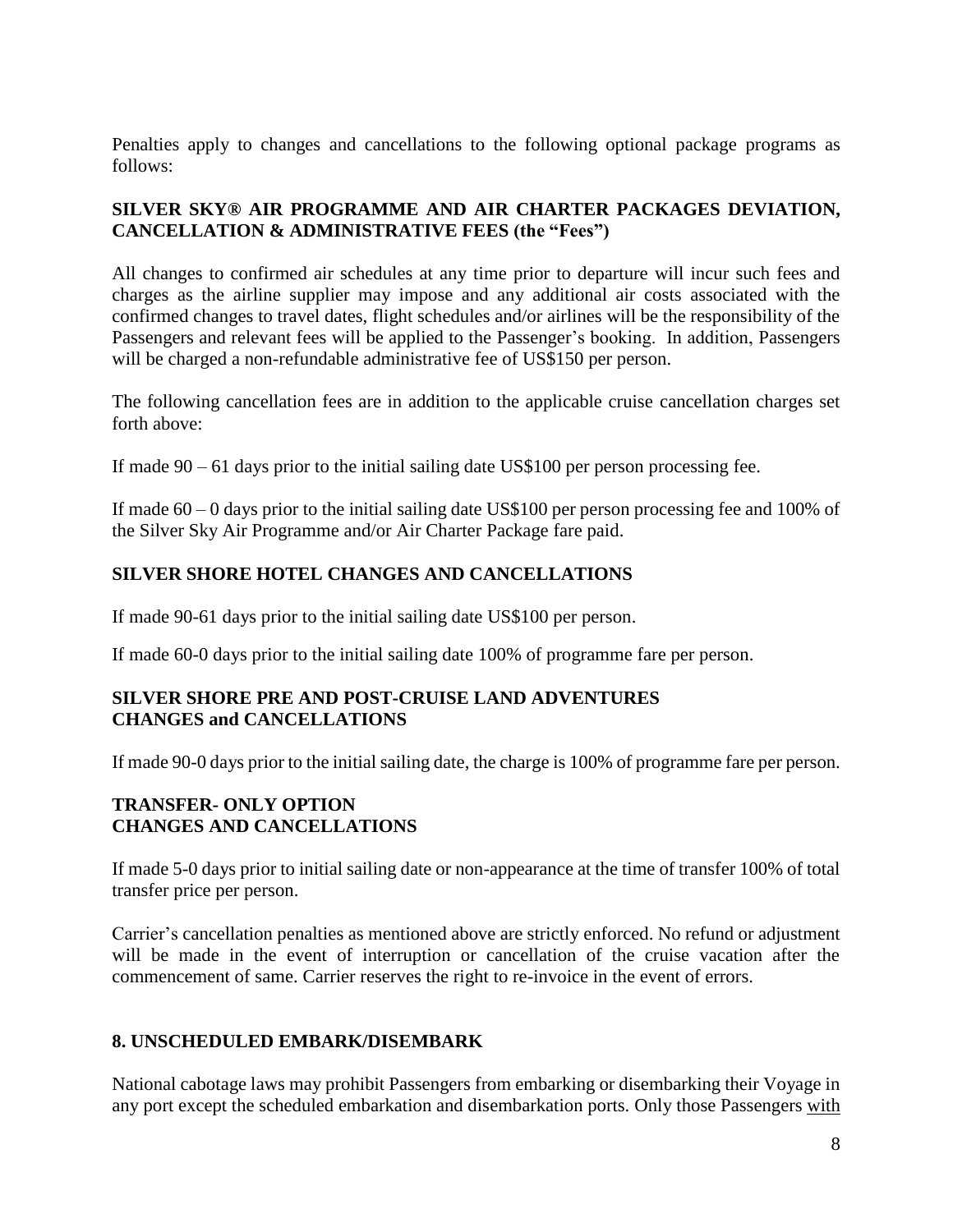a medical emergency may be allowed to embark/disembark the Vessel at an unscheduled embark/disembark port. If an unscheduled embarkation or disembarkation is permitted for Passengers as a result of a medical emergency, or by Section 6 related to Carrier's COVID-19 Policies and Procedures, those Passengers may incur additional charges intended to cover any fine or penalty levied against Carrier, and any other additional costs. Passenger acknowledges and agrees that such additional costs will be added to the Passenger's onboard accounts prior to disembarking the Vessel unless this Ticket provides otherwise or prohibited by law.

#### **9. PASSENGER RESPONSIBILITIES**

In addition to any forms or consents required by Section 6 which requires detailed information related to COVID-19, prior to boarding You are required to complete a "Guest Information Form." No questions may be left unanswered. You may not be permitted to board the Vessel or embark on the cruise, or be asked to disembark after boarding, if complete information has not been provided. Carrier shall have no liability for any refund, payment, compensation or credit of any kind if You are disembarked or denied boarding due to an incomplete Guest Information Form.

The "Guest Information Form" requests the following information: Full name of each passenger Passport details Birth date Telephone numbers (landline and mobile) Email addresses Home addresses

Contact information of family members or others in the event of an emergency must also be provided as Carrier must be able to reach each passenger's emergency contact at any time of day. Carrier must, therefore, be provided with all accurate and up to date information to allow Carrier to do so (such information should include the name, address, electronic mail address (if available) and phone number (including a mobile phone number if available) of a parent, guardian, spouse, domestic partner, or another person to contact in the event of an emergency.) Carrier shall not be liable for any damages, losses, costs, expenses or other claims, including without limitation claims for emotional distress, in the event Carrier is unable to reach an emergency contact for any reason, including the Passenger's failure to provide accurate contact information.

Passengers shall arrange to be at the designated location for embarkation (or airport if embarking a voyage in Longyearbyen, Norway) at least two (2) hours before the appointed time for the beginning of pre-boarding procedures (or flight departure) in order to have sufficient time to check their baggage and to have their Ticket and other documentation examined. At the time of embarkation, the Passenger is responsible for having received all medical inoculations, COVID-19 information, and testing results necessary for the Voyage and having in their possession this Ticket, valid passports, visas, medical card and any other travel and health documents necessary for the scheduled ports of call and disembarkation. Passengers must retain all necessary documents throughout the Voyage. If any Passenger fails to obtain or to have such documents, that Passenger may be denied boarding and accommodation by Carrier or the Passenger may be disembarked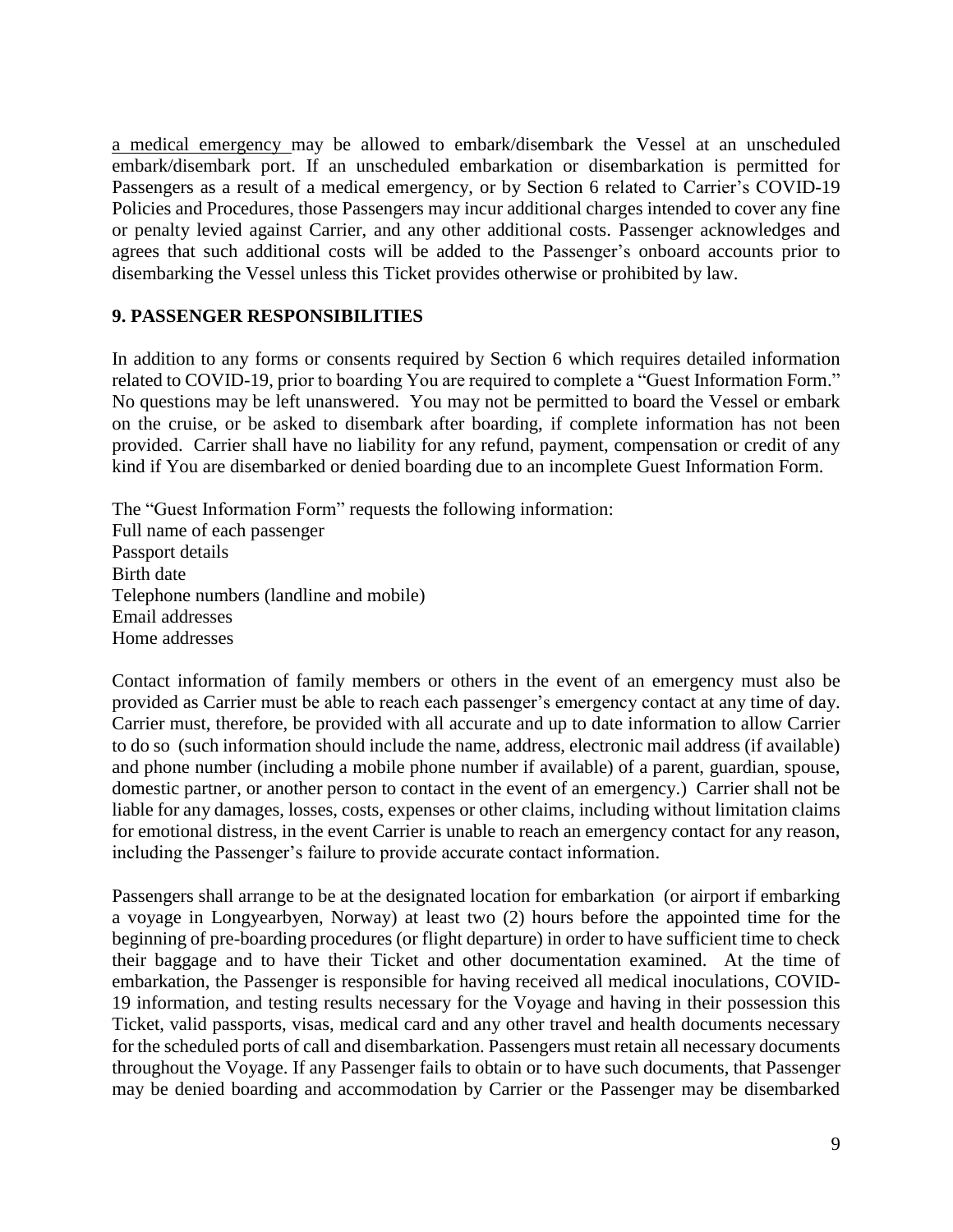during the Voyage and Carrier shall not be liable to any Passenger for any refund, payment, compensation or credit of any kind for such denial of boarding or disembarkation. It is the responsibility of each Passenger to determine what travel documents, visas, and medical inoculations are required for all ports of call on the scheduled itinerary, and Carrier shall have no responsibility to provide such information to Passengers. In the event Carrier provides information or advice as to necessary travel documents, visas and medical inoculations as a courtesy, Passengers are still obligated to personally verify such information with the appropriate government authorities. Carrier does not warrant or guarantee the accuracy of such information. It is also the responsibility of each Passenger to comply without delay with the requirements of all immigration, port, health, customs and police authorities, and all other laws and regulations of each country or state from or to which the Passenger will travel. Carrier shall not be liable to ensure Passenger's compliance or for any fines or expenses resulting from Passenger's failure to comply. Passenger agrees to reimburse Carrier for any resulting expenses or fines that it may incur in such circumstances.

You must attend all mustering drills while aboard the Vessel. This is an exercise that is required by law and is held for your safety. Your failure to attend a mustering drill may result in your disembarkation from the Vessel without liability to Carrier.

In the event that the government in a scheduled port of call denies (prevents) Passengers from entering, going ashore or disembarking due to the nature or content of Passenger's passport or visa or for any other reason whatsoever, including a declaration of a public health emergency or by reason of a known or suspected case of COVID-19, Passenger understands that he/she may not be permitted to embark, disembark or go ashore in that country. Passenger agrees that Carrier cannot be held responsible if Passenger is unable to embark the Vessel as scheduled, Passenger is disembarked during the Voyage, or Passenger is required to stay onboard during a port call. Passenger acknowledges and agrees that Carrier shall have no liability for any refund, payment, compensation or credit of any kind to Passenger should any of these events occur unless this Ticket provides otherwise or as required by law.

#### **10. RULES AND REGULATIONS; PROHIBITED ITEMS; SEARCH AND SEIZURE**

**Passenger shall at all times comply with the provisions of this Ticket and Carrier's COVID-19 Policies and Procedures set forth on Carrier's website at [www.Silversea.com.](http://www.silversea.com/) Passenger shall also comply with any and all applicable laws, rules, policies and regulations, as may be amended and modified.**

You agree to follow, comply with and abide by all of the rules and regulations of Carrier, the rules of the Vessel and the orders and directions of the Captain and other officers of the Vessel. Carrier, the Captain and the officers of the Vessel have the right to use reasonable means to enforce these rules and regulations, which may include your removal from the Vessel, confinement in your suite, or quarantine. Carrier and the Captain shall have the right to deny boarding or to remove a Passenger from the Vessel for any lawful reason, including Passenger's failure or refusal to abide by the COVID-19 Policies and Procedures (as described in Section 6 above or on Carrier's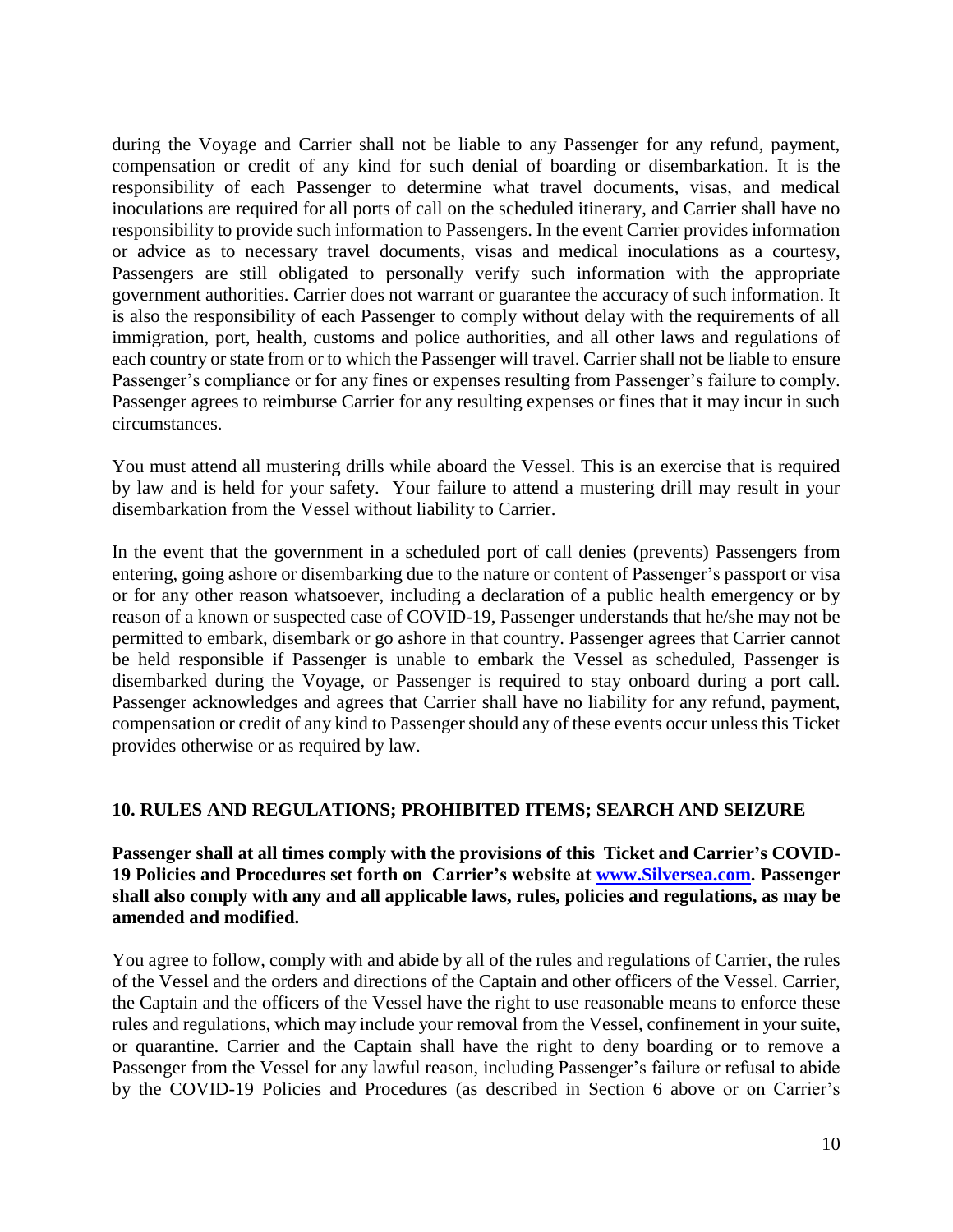website). In the event that you are removed from the Vessel for any reason, Carrier shall not be liable to you for any refund, payment, compensation or credit of any kind, unless otherwise provided by this Ticket or required by law.

You may not take on board the Vessel any firearms, weapons, explosives, controlled or prohibited substances or illegal drugs, marijuana in any form (including medical marijuana), or flammable or hazardous items, or any contraband prohibited by local, state or national law. Marijuana possession and/or use, including medical marijuana, and possession or use of any illegal drugs, is strictly prohibited in many jurisdictions visited and on the Vessel at all times, as well as in terminals, during shore excursions or any other part of the Voyage, regardless of any local, state, or other laws which might permit use or possession of marijuana. Passengers who violate the laws of any jurisdiction are subject to being reported to law enforcement or customs authorities, arrest and prosecution. Passengers who bring on board dangerous items, marijuana in any form, or any illegal drugs or controlled substances are also subject to immediate disembarkation or denial of boarding. You shall have no claim for refund, loss, damage, inconvenience or compensation whatsoever under any of these circumstances. Passenger shall be responsible to notify Carrier in advance of the Voyage if there is any question as to the permissibility of taking any item or substance onboard the Vessel.

Carrier, the Captain and the Vessel's officers, in their sole discretion, in order to ensure the safety and well-being of the Passengers, the Vessel and crew, reserve the right to search any Passenger and/or Passenger's cabin, baggage or other property, and to the removal, confiscation, destruction or surrender to authorities, without compensation of any kind, of any hazardous, controlled or prohibited substances or items, including illegal drugs or any form of marijuana, or any object or thing which may, in Carrier's opinion, impair the safety of the Vessel or those on board, inconvenience other Passengers, or violate the laws of any applicable authority relative to the possession and/or transportation of nonprescription narcotics, controlled substances or any other illegal commodity of any nature. Carrier may preserve evidence of any reported incident or comply with any requests from law enforcement authorities and carry out any investigation aboard the Vessel. You hereby consent and agree to any such search and investigation, whether directed by any law enforcement agency (including, but not limited to, the Federal Bureau of Investigation) or requested by the Captain and officers of the Vessel.

## **11. PASSENGER INDEMNITY; USE OF PHOTOS, VIDEOS OR RECORDINGS**

Each Passenger shall be responsible to Carrier for, and shall indemnify Carrier against any and all damage to the Vessel, breakage of any fixtures on the Vessel and the rigid inflatable boats (hereinafter the "RIBs" or "Zodiacs"), and any other losses or expenses which Carrier may incur (including, any penalties, fines, costs, charges, damages, attorney's fees, losses or expenses incurred or imposed upon Carrier) arising out of Passenger's presence onboard or any conduct or activity undertaken by, or any omission or violation of law of Passenger or by any minor passenger for who the Passenger is responsible. Passengers shall neither pay nor receive any maritime "general average" contribution with respect to any property.

Save that the Passenger will have the opportunity to exercise his or her individual image rights in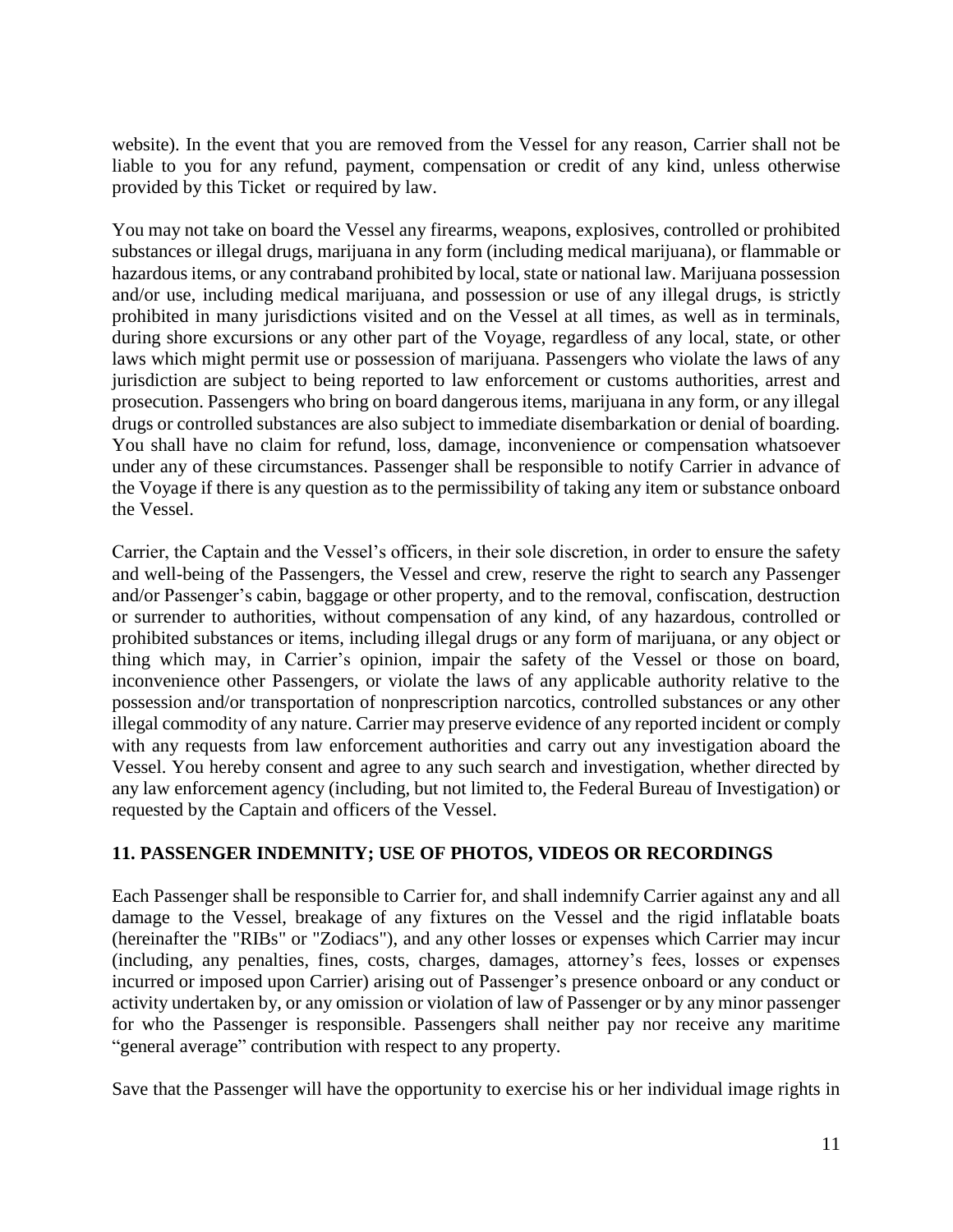accordance with applicable laws, Carrier (and its assignees and licensees) has the right in perpetuity to use photographic, video, audio and other visual or audio portrayals of Passenger taken during or in connection with the Voyage for any marketing or other promotional purposes without compensation to Passenger. Passenger agrees that all rights, title and interest therein (including all worldwide copyrights therein) shall be Carrier's sole property, free from any claims by Passenger or any person deriving any rights or interest from Passenger. Passenger agrees that any recording (whether audio, video or otherwise) or photograph of Passenger, other passengers, crew or third parties onboard the Vessel or depicting the Vessel, its design, equipment or otherwise shall not be used or appropriated by any Passenger for any commercial purpose, in any media broadcast or for any other commercial use without the express written consent of Carrier. Carrier shall be entitled to take any reasonable measures to enforce this provision.

## **12. GENERAL LIABILITY LIMITATIONS - IMPORTANT NOTICE - PLEASE READ**

## **A. LIABILITY LIMITATIONS FOR LOSS OF LIFE AND/OR PERSONAL INJURY**

**CARRIER IS NOT LIABLE FOR INJURY, ILLNESS, OR DEATH OF ANY PASSENGER UNLESS DIRECTLY CAUSED BY THE NEGLIGENCE OR WILLFUL MISCONDUCT OF CARRIER. FOR PURPOSES OF THIS TICKET, ANY INJURY, ILLNESS OR DEATH OF ANY PASSENGER CAUSED BY AN EVENT OF FORCE MAJEURE WILL NOT BE DEEMED TO BE DIRECTLY CAUSED BY THE NEGLIGENCE OR WILLFUL MISCONDUCT OF CARRIER.**

**PASSENGER UNDERSTANDS AND AGREES THAT CARRIER SHALL HAVE NO LIABILITY FOR ANY INJURIES OR DAMAGES RESULTING FROM EVENTS OF FORCE MAJEURE. THE PASSENGER ASSUMES THE NORMAL RISKS OF TRAVEL BY SEA AND UNDERSTANDS ACKNOWLEDGES AND ACCEPTS THE RISKS AS SET FORTH IN SECTION 6. IN NO EVENT SHALL CARRIER BE LIABLE TO PASSENGER WITH RESPECT TO ANY OCCURRENCE TAKING PLACE OTHER THAN ON THE VESSEL OR LAUNCHES OWNED OR OPERATED BY CARRIER, UNLESS OTHERWISE STATED HEREIN.** 

**ON INTERNATIONAL VOYAGES THAT EMBARK OR DISEMBARK IN A PORT OF A EUROPEAN UNION MEMBER STATE AND DO NOT EMBARK, DISEMBARK OR CALL AT ANY U.S. PORT, CARRIER SHALL BE ENTITLED TO ANY AND ALL LIABILITY LIMITATIONS AND IMMUNITIES FOR DEATH AND/OR PERSONAL INJURY AS PROVIDED UNDER EU REGULATION 392/2009 ON THE LIABILITY OF CARRIERS TO PASSENGERS IN THE EVENT OF ACCIDENTS. ON INTERNATIONAL CRUISES THAT DO NOT EMBARK OR DISEMBARK IN EITHER A PORT IN A EUROPEAN UNION MEMBER STATE OR A U.S. PORT, AND WHICH DO NOT CALL AT ANY U.S. PORT, CARRIER SHALL BE ENTITLED TO ANY AND ALL LIABILITY LIMITATIONS AND IMMUNITIES FOR DEATH AND/OR PERSONAL INJURY AS PROVIDED IN THE ATHENS CONVENTION RELATING TO THE CARRIAGE OF PASSENGERS AND THEIR LUGGAGE BY SEA, 1974 AND THE PROTOCOL OF 2002 TO THE CONVENTION (TOGETHER, THE "ATHENS**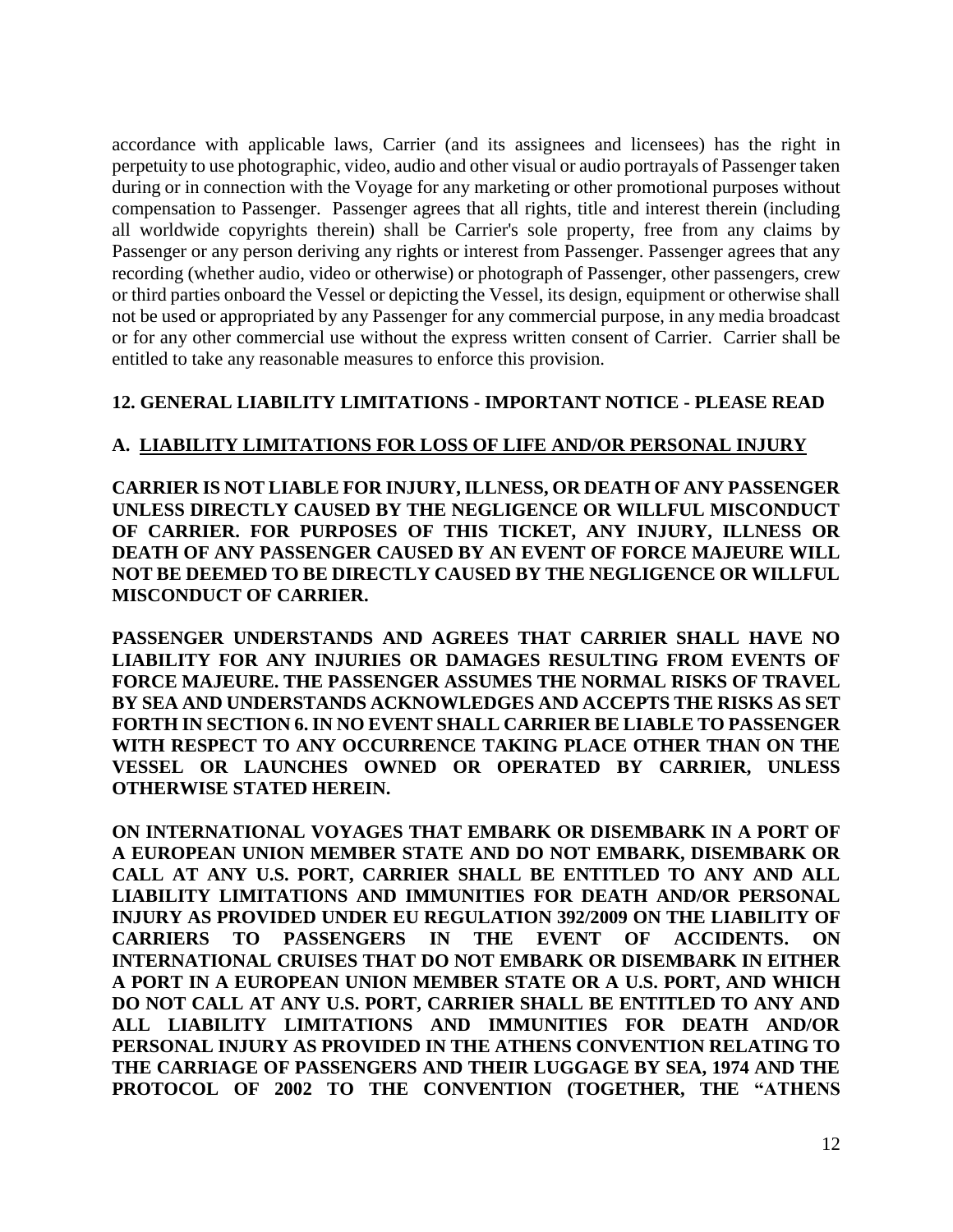**CONVENTION") ON THE LIABILITY OF CARRIERS TO PASSENGERS IN THE EVENT OF ACCIDENTS. UNDER BOTH EU REGULATION 392/2009 AND THE ATHENS CONVENTION, CARRIER'S LIABILITY IS LIMITED TO NO MORE THAN 400,000 SPECIAL DRAWING RIGHTS ("SDR") PER PASSENGER (APPROXIMATELY U.S. \$552,000) IF THE PASSENGER PROVES THAT THE INCIDENT WAS A RESULT OF CARRIER'S FAULT OR NEGLECT. AN SDR IS AN INTERNATIONALLY RECOGNIZED MONETARY MEASUREMENT WHOSE VALUE FLUCTUATES DEPENDING ON THE DAILY EXCHANGE RATE AS PUBLISHED BY THE INTERNATIONAL MONETARY FUND AT [WWW.IMF.ORG](http://www.imf.org/) OR IN THE** *WALL STREET JOURNAL***. IF THE LOSS OR DAMAGE WAS CAUSED BY A SHIPPING INCIDENT, DEFINED AS A SHIPWRECK, CAPSIZING, COLLISION OR STRANDING OF THE SHIP, EXPLOSION OR FIRE IN THE SHIP, OR DEFECT IN THE SHIP (AS DEFINED BY THE EU REGULATION AND ATHENS CONVENTION), CARRIER'S LIABILITY IS LIMITED TO NO MORE THAN 250,000 SDRS PER PASSENGER (APPROXIMATELY U.S. \$345,000). COMPENSATION FOR LOSS CAUSED BY A SHIPPING INCIDENT CAN INCREASE TO A MAXIMUM OF 400,000 SDRS PER PASSENGER (APPROXIMATELY U.S. \$552,000) UNLESS CARRIER PROVES THAT THE SHIPPING INCIDENT OCCURRED WITHOUT CARRIER'S FAULT OR NEGLECT. SHIPPING INCIDENTS DO NOT INCLUDE ACTS OF WAR, HOSTILITIES, CIVIL WAR, INSURRECTION, NATURAL DISASTERS, OR INTENTIONAL ACTS OR OMISSIONS OF THIRD PARTIES. IN CASES WHERE THE LOSS OR DAMAGE WAS CAUSED IN CONNECTION WITH WAR OR TERRORISM, CARRIER'S LIABILITY FOR ANY PERSONAL INJURY OR DEATH (WHETHER OCCURRING DURING A SHIPPING INCIDENT OR A NON-SHIPPING INCIDENT) IS LIMITED TO THE LOWER OF 250,000 SDRS PER PASSENGER (APPROXIMATELY U.S. \$345,000) OR 340 MILLION SDRS (APPROXIMATELY U.S. \$469,200,000) PER SHIP PER INCIDENT. PUNITIVE DAMAGES ARE NOT RECOVERABLE FOR CRUISES COVERED BY EU REGULATION 392/2009 OR THE ATHENS CONVENTION.** 

**FOR A COPY OF EU REGULATION 392/2009, VISIT [HTTPS://EUR-](https://eur-lex.europa.eu/legal-content/EN/TXT/PDF/?uri=CELEX:32009R0392&from=EN)[LEX.EUROPA.EU/LEGAL-](https://eur-lex.europa.eu/legal-content/EN/TXT/PDF/?uri=CELEX:32009R0392&from=EN)**

**[CONTENT/EN/TXT/PDF/?URI=CELEX:32009R0392&FROM=EN.](https://eur-lex.europa.eu/legal-content/EN/TXT/PDF/?uri=CELEX:32009R0392&from=EN) FOR A COPY OF THE ATHENS CONVENTION AND THE 2002 PROTOCOL THERETO, VISIT [HTTPS://TREATIES.UN.ORG/DOC/PUBLICATION/UNTS/VOLUME%201463/VOLU](https://treaties.un.org/doc/Publication/UNTS/Volume%201463/volume-1463-I-24817-English.pdf) [ME-1463-I-24817-ENGLISH.PDF](https://treaties.un.org/doc/Publication/UNTS/Volume%201463/volume-1463-I-24817-English.pdf) AND** 

**[HTTPS://TREATIES.UN.ORG/DOC/PUBLICATION/UNTS/NO%20VOLUME/24817/A-](https://treaties.un.org/doc/Publication/UNTS/No%20Volume/24817/A-24817-080000028053bf55.pdf)[24817-080000028053BF55.PDF](https://treaties.un.org/doc/Publication/UNTS/No%20Volume/24817/A-24817-080000028053bf55.pdf) (FULL TEXT IN ENGLISH BEGINS AT PAGE 40).**

**IN ADDITION, PASSENGERS EMBARKING A CRUISE IN A EUROPEAN MEMBER STATE PORT ARE AFFORDED RIGHTS UNDER EU REGULATION 1177/2010.** 

**NOTHING IN THIS TICKET IS INTENDED TO (NOR SHALL IT OPERATE TO) DEPRIVE CARRIER OF THE LIMITATIONS OF LIABILITY OR EXONERATION FROM LIABILITY OF ANY STATUTES OF THE UNITED STATES OF AMERICA AS**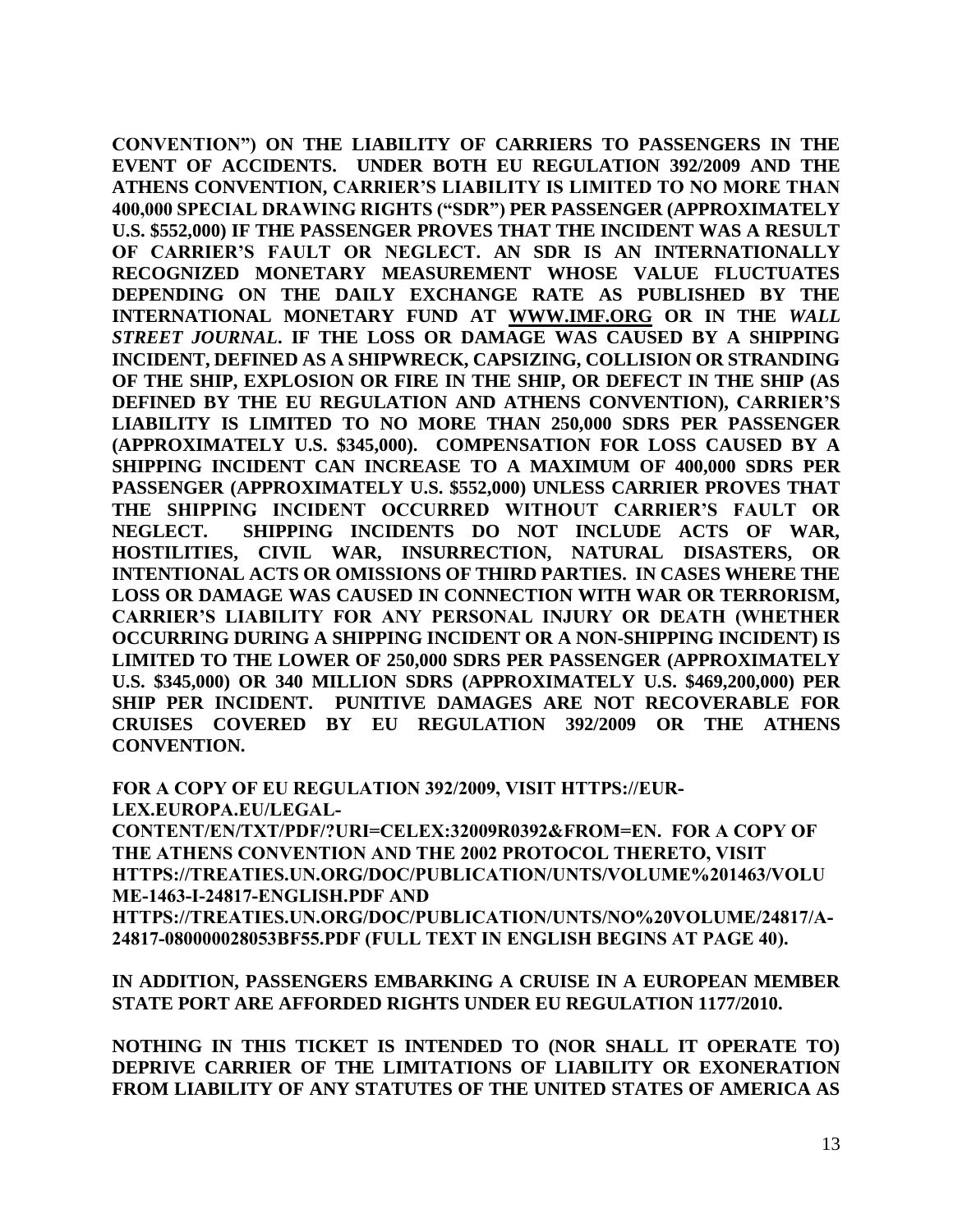**SET FORTH AT TITLE 46 U.S. CODE SECTIONS 30501 THROUGH 30509 AND 30511. NOR DOES CARRIER WAIVE ANY REMEDIES AVAILABLE TO IT UNDER THE LAW.** 

**CARRIER SHALL NOT BE LIABLE FOR ANY INJURIES OR DAMAGES TO PASSENGER WHICH OCCUR WHILE PASSENGER IS PARTICIPATING IN ATHLETIC OR RECREATIONAL ACTIVITIES ONBOARD THE VESSEL OR ONSHORE AT ANY PORT OF CALL, INCLUDING, BUT NOT LIMITED TO, PASSENGER USAGE OF ANY PADDLEBALL, GYMNASIUM, JOGGING, GOLFING, HEALTH CLUB AND SAUNA FACILITIES. BY UTILIZING SAID FACILITIES, PASSENGER AGREES TO ASSUME ALL RISKS ARISING THEREFROM AND DOES HEREBY FULLY RELEASE AND DISCHARGE CARRIER FROM ANY AND ALL CLAIMS, DEMANDS, LOSS, COST, DAMAGES AND CAUSES OF ACTION, PRESENT OR FUTURE, WHETHER THE SAME BE KNOWN, ANTICIPATED OR UNANTICIPATED, RESULTING FROM OR ARISING OUT OF PASSENGER'S USE OR INTENDED USE OF SAID FACILITIES.**

**CARRIER SHALL NOT BE LIABLE TO PASSENGER FOR DAMAGES FOR EMOTIONAL DISTRESS, MENTAL SUFFERING/ANGUISH OR PSYCHOLOGICAL INJURY OF ANY KIND UNDER ANY CIRCUMSTANCES, EXCEPT WHEN SUCH DAMAGES RESULTED FROM (A) PASSENGER SUSTAINING ACTUAL PHYSICAL INJURY, OR (B) PASSENGER HAVING BEEN AT ACTUAL RISK OF PHYSICAL INJURY, OR (C) WHEN SUCH DAMAGES ARE DETERMINED TO BE INTENTIONALLY INFLICTED BY CARRIER.**

**PRE- AND POST-CRUISE TOURS, SHORE EXCURSIONS, AND ANY AND ALL CONNECTING GROUND, VESSEL OR AIR TRANSPORTATION AND OTHER TOURS MAY BE OWNED AND/OR OPERATED BY INDEPENDENT CONTRACTORS AND CARRIER MAKES NO REPRESENTATIONS AND ASSUMES NO RESPONSIBILITY FOR SUCH SERVICES. (SEE ALSO SECTION 13 BELOW)** 

#### **B. LIABILITY LIMITATIONS FOR LOSS OF OR DAMAGE TO PROPERTY**

**CARRIER IS NOT LIABLE FOR LOSS OF OR DAMAGE TO ANY OF PASSENGER'S BAGGAGE OR PROPERTY UNLESS DIRECTLY CAUSED BY THE NEGLIGENCE OR WILLFUL MISCONDUCT OF CARRIER.** 

**CARRIER DOES NOT UNDERTAKE TO CARRY AS BAGGAGE ANY TOOLS OF TRADE, HOUSEHOLD GOODS, FRAGILE OR VALUABLE ITEMS, PRECIOUS METALS, JEWELRY, DOCUMENTS, NEGOTIABLE INSTRUMENTS OR OTHER VALUABLES, INCLUDING BUT NOT LIMITED TO THOSE SPECIFIED IN SECTION 30503 OF TITLE 46 OF THE UNITED STATES CODE. YOU WARRANT THAT NO SUCH ITEMS WILL BE PRESENTED TO CARRIER WITHIN ANY RECEPTACLE OR CONTAINER AS BAGGAGE, AND RELEASE CARRIER FROM ALL LIABILITY WHATSOEVER FOR LOSS OF OR DAMAGE TO SUCH ITEMS WHEN PRESENTED**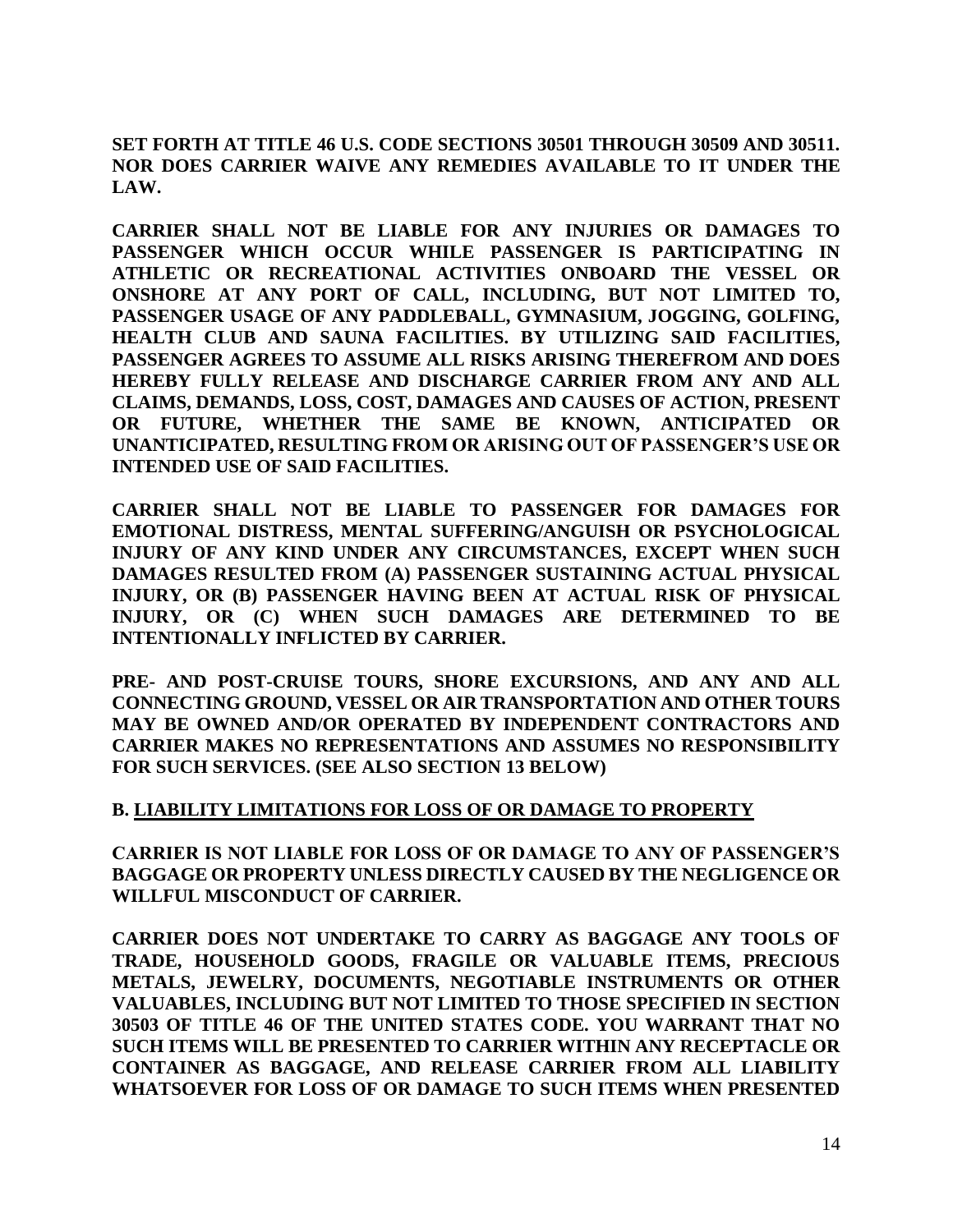**TO THE CARRIER IN BREACH OF THIS WARRANTY. CARRIER SHALL IN NO EVENT BE LIABLE FOR THE LOSS OF OR DAMAGE TO SUCH ITEMS, AS WELL AS WATCHES, ORNAMENTS, WORKS OF ART, PHOTOGRAPHIC/VIDEO/AUDIO EQUIPMENT OR SUPPLIES, LAPTOP COMPUTERS, CELLULAR PHONES, BINOCULARS, EYEWARE (INCLUDING EYEGLASSES, SUNGLASSES AND CONTACT LENSES), MEDICATIONS OR MEDICAL EQUIPMENT, SCOOTERS, DENTAL HARDWARE, RECREATIONAL EQUIPMENT, COSMETICS, PROFESSIONAL OR TRADE EQUIPMENT AND OTHER VALUABLES, WHETHER CARRIED WITHIN YOUR LUGGAGE OR OTHERWISE, UNLESS THE SAME HAVE BEEN DEPOSITED WITH THE MASTER OR OTHER DESIGNATED REPRESENTATIVE AGAINST RECEIPT FOR THE AGREED PURPOSE OF SAFEKEEPING. PASSENGER AGREES THAT THE VALUE OF PASSENGER'S PROPERTY, WHICH INCLUDES ALL BAGGAGE CARRIED BY PASSENGER, DOES NOT EXCEED US\$250 PER PASSENGER AND THAT CARRIER'S LIABILITY FOR SUCH PROPERTY SHALL BE LIMITED TO US\$250 PER PASSENGER. PASSENGER FURTHER AGREES THAT ANY LIABILITY OF CARRIER FOR ANY CAUSE WHATSOEVER WITH RESPECT TO SAID PROPERTY SHALL NOT EXCEED THESE AGREED VALUES AND LIMITATIONS, UNLESS THE PASSENGER SHALL DELIVER TO CARRIER, IN WRITING, PRIOR TO EMBARKATION, A DECLARATION OF THE TRUE VALUE OF THE PROPERTY AND PAY TO CARRIER PRIOR TO EMBARKATION A SUM EQUAL TO 5% OF THE EXCESS OF THE AGREED VALUES SET FORTH HEREIN. IN THAT EVENT THE LIABILITY OF CARRIER, IF ANY, SHALL BE LIMITED TO THE DECLARED VALUE BUT UNDER NO CIRCUMSTANCES EXCEEDING U.S. \$5,000. IN THE EVENT THAT PASSENGER FAILS TO DECLARE, IN WRITING, THE TRUE VALUE AS SET FORTH IN THIS SECTION, CARRIER SHALL NOT BE RESPONSIBLE FOR LOSS OF OR DAMAGE TO SUCH PROPERTY. CARRIER'S LIMIT OF LIABILITY ALSO PERTAINS TO ITEMS DEPOSITED IN THE VESSEL'S SAFE DEPOSIT BOXES AND/OR ITEMS PLACED IN PASSENGERS' IN-SUITE SAFES. HAND OR UNLOCKED BAGGAGE, BREAKABLES AND VALUABLES, INCLUDING ALL ITEMS LISTED ABOVE, MUST BE HAND-CARRIED BY PASSENGERS ON AND OFF THE VESSEL, ARE THE FULL RESPONSIBILITY OF THE PASSENGER AT ALL TIMES; AND MAY NOT BE INCLUDED WITH CHECK-IN BAGGAGE. CARRIER SHALL NOT BE RESPONSIBLE FOR LOSS OR DAMAGE TO SUCH ITEMS.** 

#### **13. INDEPENDENT CONTRACTORS; SHORE EXCURSIONS, LAND TOURS AND PERSONAL SERVICES**

Carrier is not liable for acts of independent contractors. Independent contractors are available for Passenger's convenience onboard the Vessel and off the Vessel for a variety of services and/or the sale of merchandise available to Passenger. Arrangements with independent contractors are subject to any contracts by and between independent contractors and Passengers. Acts of independent contractors are not acts of Carrier. Independent contractors provide personal services onboard the Vessel which include, but are not limited to, doctors, dentists, nurses, clergy, barbers, hairdressers, manicurists, masseurs, spa operators, vendors of merchandise and apparel or other goods,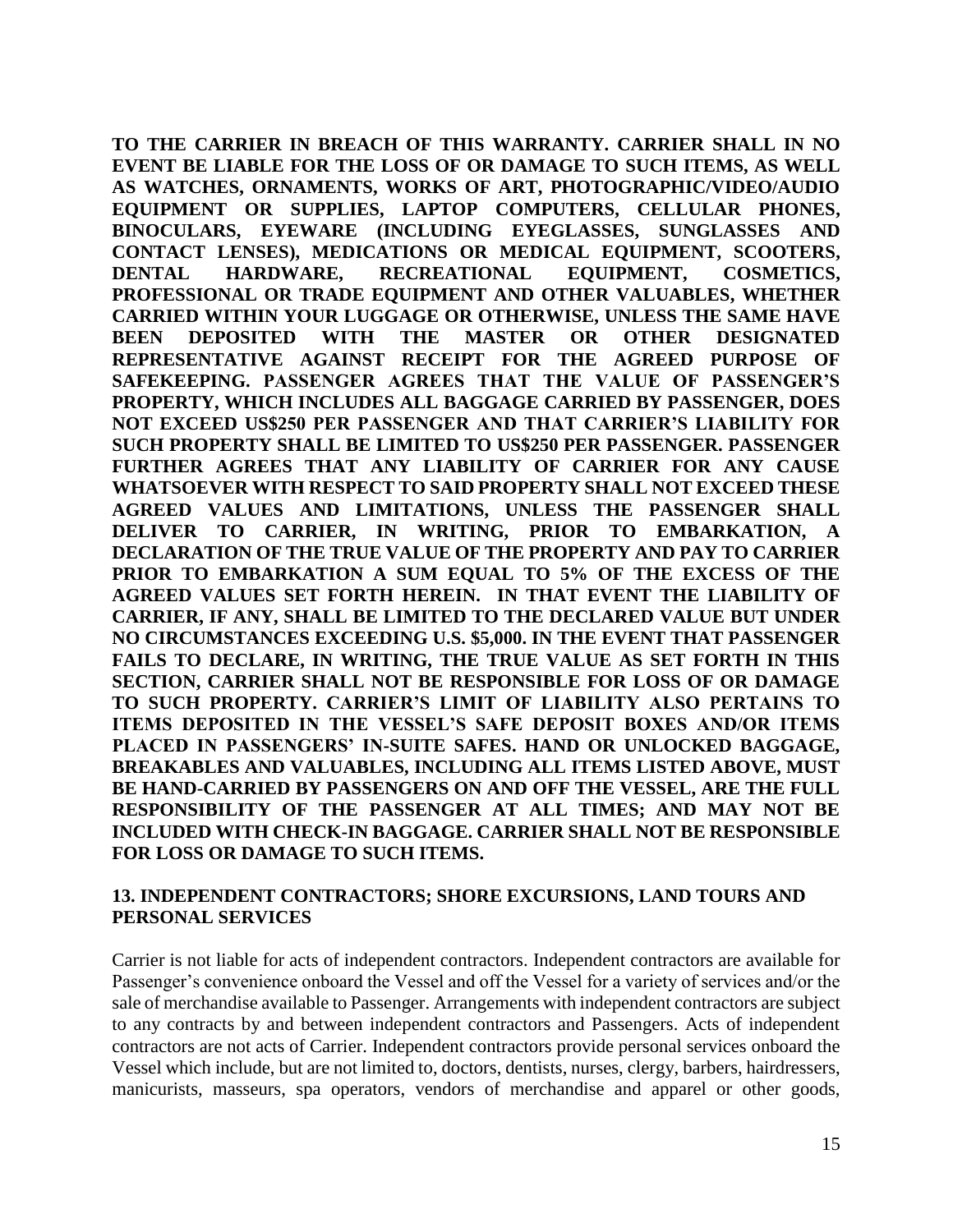entertainers, bridge instructors, lecturers, golf pros, hosts, athletic instructors and trainers. Independent contractors also include providers of transportation other than onboard the Vessel, such as providers of air transportation, including the air charters, transfer services, sight-seeing tours, pre-cruise and post-cruise land packages, excursions and shore trips including, but not limited to, tour concierge and tender services, whether arranged or organized by tour operators, travel agents or through employees or agents of Carrier. All shore excursions and land tours are operated by independent contractors. In arranging for transportation to and from the Vessel with independent contractors and selling or reserving shore excursions, land tours and tour concierges, Carrier provides such services only as a courtesy to Passengers, may impose a charge and earn a profit from the sale of such excursions, services or transportation, and requires that any such persons or entities comply with Carrier's COVID-19 Policies and Procedures, but as a result of these activities assumes no liability for the actions or omissions of such contractors. You assume the risk of utilizing the services and facilities of any independent contractors. Carrier neither supervises nor controls the actions of independent contractors and makes no representations, express or implied, as to their suitability or safety.

As stated in Section 6 or as may be stated on Carrier's website at [www.Silversea.com,](http://www.silversea.com/) Carrier's COVID-19 Policies and Procedures will impose certain restrictions with regard to shore excursions relating to participation, location, time, eligible venues and persons with whom the Passenger may come into contact, as well as restrictions on the number of Passengers. Passenger understands and agrees that Carrier may prohibit Passenger from going ashore in any port of call, and/or limit Passengers going ashore to specific activities or excursions authorized by Carrier, for healthrelated reasons in its sole discretion.

Independent contractors charge for the products or services sold or rendered, and/or transportation provided to Passenger. In some cases, these charges may be paid through and charged to Passenger's "onboard account."

Passenger and Carrier agree that Carrier is not responsible for, and shall have no liability for, any form of loss, cost, damage or expense, personal injury or loss of property and death, or any airline cancellations, re-routings, and disruption of scheduled services or accommodations arising out of the use of any service or product provided by independent contractors or the acts or omissions of independent contractors. Passenger assumes the risk of any such loss, cost, damage or expense arising out of the use by Passenger of any such independent contractors.

Pre- and post-cruise tours, shore excursions or special events are subject to cancellation and modification based on a variety of terms and conditions established by the independent contractor with respect to offering such tour or service. Carrier is not responsible for any such cancellation or modification.

Independent contractors are entitled to all of the limitations on liability and legal protections afforded to Carrier under this Ticket.

## **14. TIME LIMITS FOR REPORTING AND FILING CLAIMS**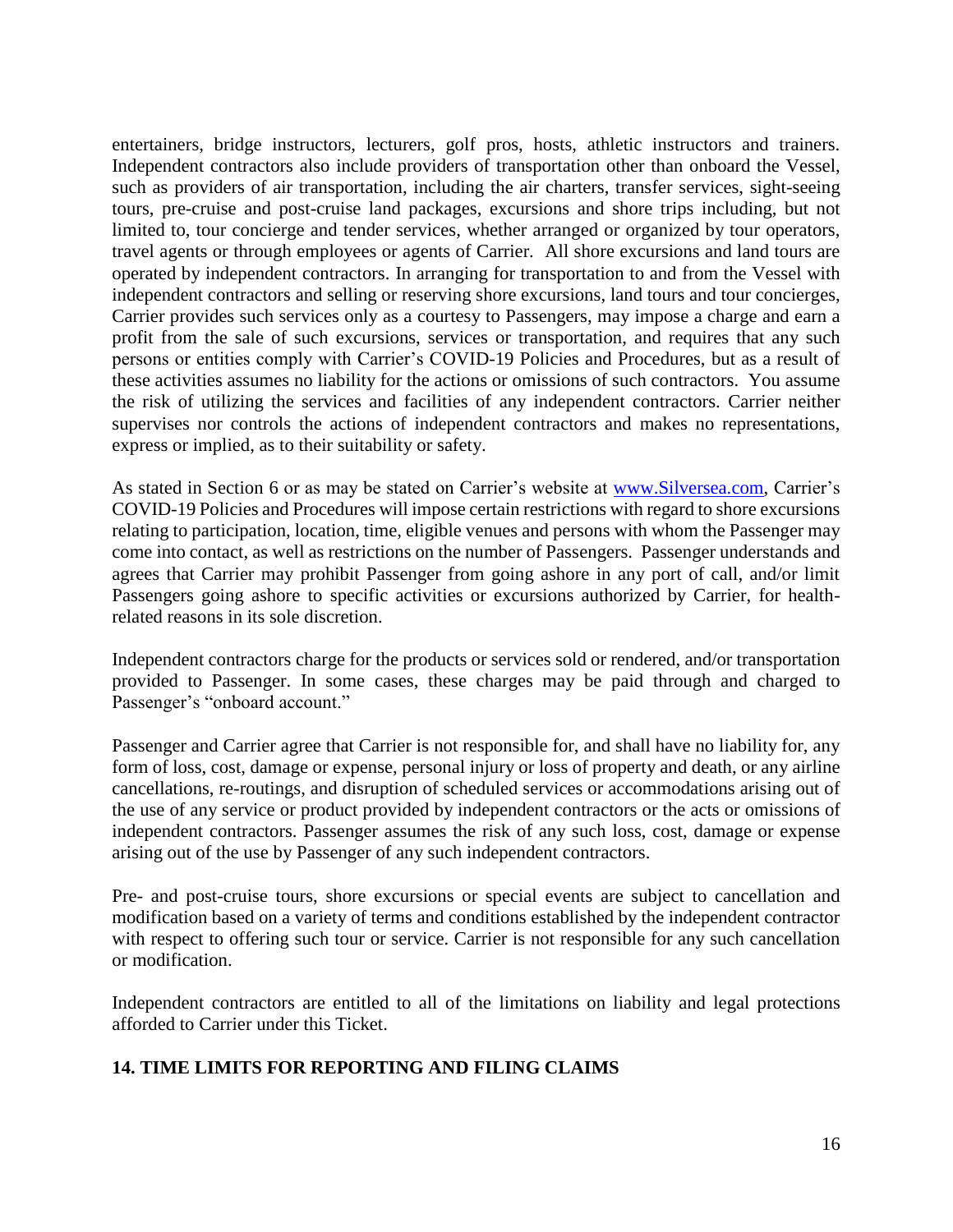#### **PASSENGER UNDERSTANDS AND AGREES THAT:**

**A. CLAIMS FOR INJURY, ILLNESS OR DEATH: ANY INCIDENT OR ACCIDENT RESULTING IN INJURY, ILLNESS, OR DEATH TO THE PASSENGER MUST BE REPORTED IMMEDIATELY TO THE VESSEL'S OFFICERS. CARRIER WILL NOT BE LIABLE FOR ANY CLAIM FOR PERSONAL INJURY, ILLNESS OR DEATH UNLESS A DETAILED WRITTEN CLAIM IS PRESENTED TO CARRIER WITHIN SIX (6) MONTHS AFTER THE DATE OF THE INCIDENT OR ACCIDENT. LAWSUITS MUST BE FILED BY PASSENGER WITHIN ONE (1) YEAR OF THE DATE OF THE INCIDENT OR ACCIDENT CLAIMED OR ALLEGED TO HAVE CAUSED THE INJURY, ILLNESS, OR DEATH.**

**B. ALL OTHER CLAIMS: CARRIER WILL NOT BE LIABLE FOR ANY OTHER CLAIM AGAINST CARRIER, INCLUDING BUT NOT LIMITED TO CLAIMS RELATING TO A PASSENGER'S BAGGAGE, ANY ALLEGED VIOLATION OF CIVIL RIGHTS, DISCRIMINATION, CONSUMER OR PRIVACY LAWS, OR OTHER STATUTORY, CONSTITUTIONAL OR LEGAL RIGHTS, OR FOR ANY LOSSES, DAMAGES OR EXPENSES RELATING TO OR IN ANY WAY ARISING UNDER, IN CONNECTION WITH, OR INCIDENT TO THIS TICKET OR THE PASSENGER'S VOYAGE, OTHER THAN FOR INJURY, ILLNESS OR DEATH, UNLESS A DETAILED WRITTEN CLAIM IS PRESENTED TO CARRIER WITHIN THIRTY (30) DAYS OF THE DATE OF THE CLAIM OR ALLEGED LOSS. SUIT BASED ON ANY SUCH CLAIM MUST BE FILED BY PASSENGER WITHIN SIX (6) MONTHS AFTER THE PASSENGER'S ARRIVAL AT THE FINAL PORT LISTED ON THE TICKET, OR IN THE CASE OF NON-ARRIVAL, FROM THE SCHEDULED DATE OF ARRIVAL. ANY SUCH LAWSUIT MUST BE BROUGHT BY OR ON BEHALF OF THE INDIVIDUAL PASSENGER CONCERNED.**

**C. IF A WRITTEN CLAIM IS NOT MADE AND SUIT IS NOT FILED WITHIN THE TIME PROVIDED IN THIS SECTION 14, THEN THE PASSENGER WAIVES AND RELEASES ANY RIGHT HE OR SHE MAY HAVE TO MAKE ANY CLAIM AGAINST CARRIER ARISING UNDER, IN CONNECTION WITH, OR INCIDENT TO THIS TICKET OR THE VOYAGE.**

#### **15. ITINERARY/CHANGES/SUBSTITUTION OF VESSELS/SAFETY AND SECURITY**

Passenger acknowledges and agrees that the scheduled itinerary for the Voyage and the announced departure and arrival times are not guaranteed. Carrier reserves the right to substitute another vessel for the scheduled Vessel whether or not owned or operated by Carrier. Any part of this Ticket and the Voyage is subject to cancellation, delay, modification, or port-of-call cancellation for any reason, including but not limited to weather conditions, exigencies of safe navigation, navigation through regulated waters, ports and channels, Force Majeure, acts of God, labor conflicts, war, hostilities, blockages, explosion, fire, collision, stranding or foundering of the Vessel or breakdown of the Vessel or failure of or damage to the Vessel or its hull or machinery or fittings howsoever and wheresoever any of the same may arise or be caused, or civil commotion,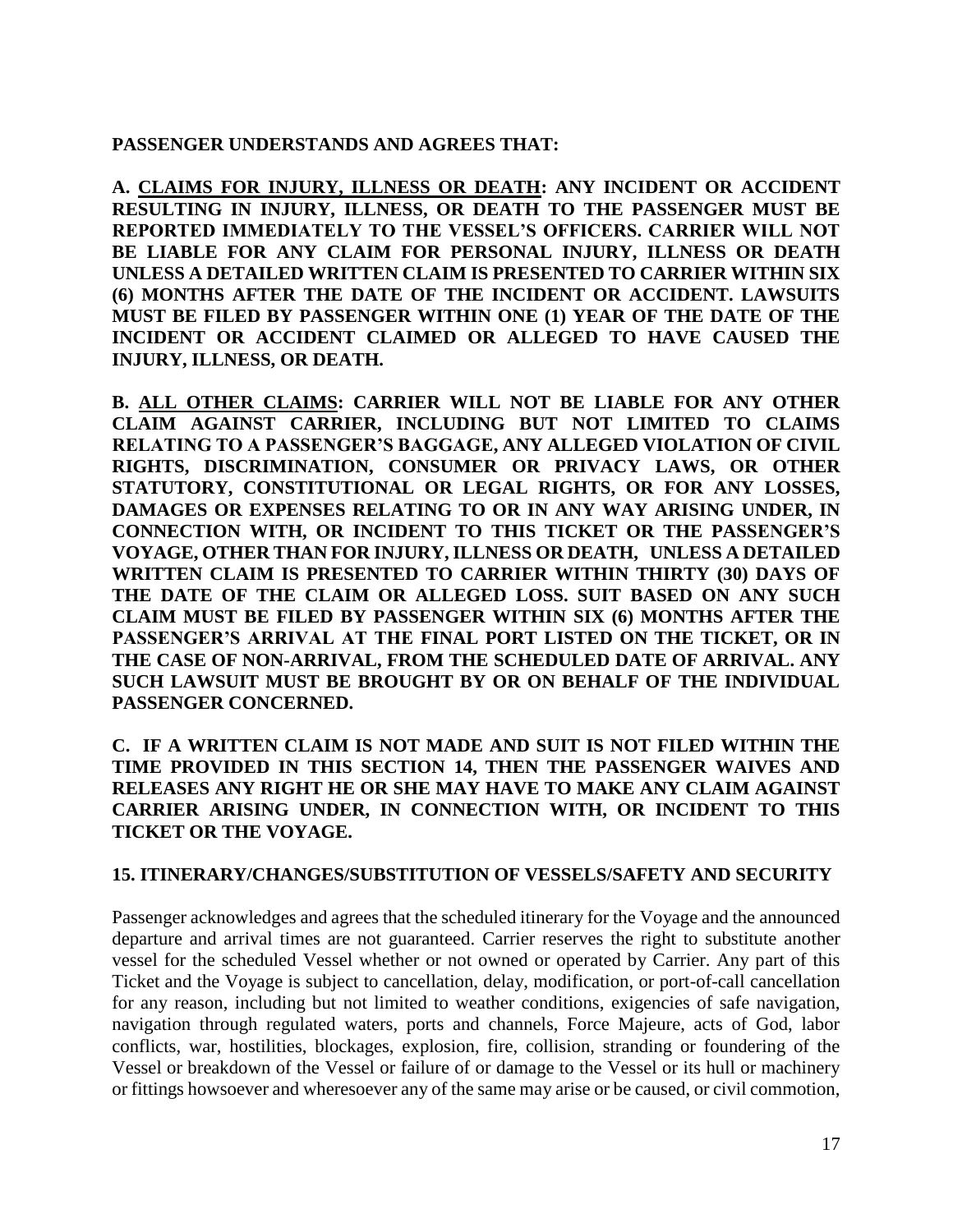acts or threats of terrorism, riot, insurrection, arrest, order or restraint by governmental authorities (including due to the actions of port officials), requisitioning of the Vessel, political disturbance, inability to secure or obtain or failure of supplies including fuel, strikes onboard or ashore, airline strikes, docking difficulties, congestion, customs or immigration restrictions attributable to travel documents, health certificates, or nationalities of persons onboard, orders by government agencies restricting travel, declared pandemics, public health emergencies or outbreaks of communicable disease (including but not limited to COVID-19, influenza, colds and norovirus), quarantines, national or regional emergencies, directions of underwriters, search and rescue, medical disembarkation of crew or Passengers, or any other circumstances beyond Carrier's control. If necessary, in the sole discretion of Carrier, Carrier may substitute ports-of-call or otherwise make itinerary changes. Except as provided in Section 16 with regard to early termination of a Voyage due to mechanical failure of the Vessel, except as provided in Sections 6(e) and 6(f) regarding an actual or suspected COVID-19 case, and except where a refund is required by law as a result of a declaration of a public health emergency or government order cancelling the cruise in question or delaying boarding of the Vessel by Passengers by 24 hours or more, Carrier shall not be liable to Passengers for any damages or other claims in the event of any delay, changes in itinerary or inability to perform this Ticket by reason of the occurrence of any event or events described in this section.

Carrier visits numerous ports around the world. Passengers assume responsibility for their own safety and Carrier cannot guarantee Passengers' safety at any time. Risks ashore could include war, terrorism, crime, or other potential sources of harm. The United States Department of State and other government agencies regularly issue advisories and warnings to travelers giving details of local conditions. Carrier strongly recommends that Passengers and their travel agents obtain and consider such information when making travel decisions. Carrier assumes no responsibility for gathering such information.

## **16. HINDRANCE OF PERFORMANCE OF VOYAGE**

Except as provided below with regard to early termination of a Voyage due to mechanical failure of the Vessel, except as provided in Sections 6(e) and 6(f) regarding an actual or suspected COVID-19 case, and except where a refund is required by law as a result of a declaration of a public health emergency or government order cancelling the cruise in question or delaying boarding of the Vessel by Passengers by 24 hours or more, if the performance of the Voyage or any portion thereof is hindered or prevented (or if in the opinion of Carrier or the Captain is likely to be hindered or prevented) by reason of any event or occurrence as set forth in Section 15 of this Ticket or for any other reason which in the opinion of the Captain is required for the safety of passengers' property or the Vessel, Carrier shall have no liability to Passengers as a result of such cancellation, termination or modification. If the Voyage is cancelled or terminated early due to mechanical failure of the Vessel, each Passenger shall be entitled to a full refund for a cancelled Voyage or a partial refund for a terminated Voyage. For Voyages terminated early due to mechanical failure of the Vessel, Carrier shall also provide transportation to the Vessel's scheduled port of disembarkation or at Carrier discretion to the Passenger's home city; and lodging if disembarkation and an overnight stay in an unscheduled port are required.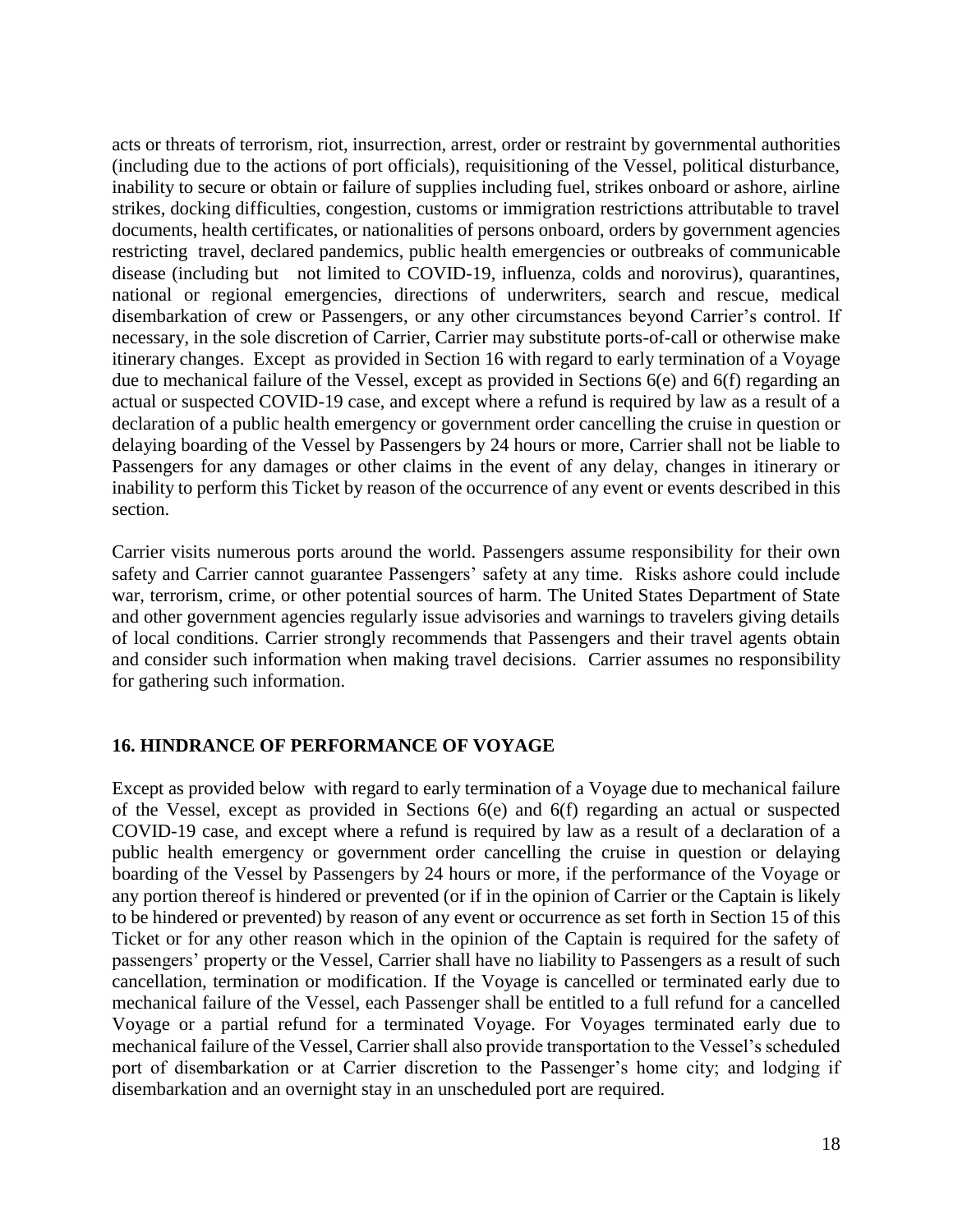## **17. FITNESS TO TRAVEL; MEDICAL CARE AND ACCOMMODATIONS REQUESTS FOR PASSENGERS WITH DISABILITIES; DENIAL OF BOARDING**

A. Each Passenger acknowledges and voluntarily accepts and assumes the risks inherent in travel by sea, including the risk that advanced medical attention or emergency medical disembarkation may be delayed or beyond Carrier's control or otherwise impossible due to the location of the Vessel, prevailing weather conditions or other circumstances. Passenger represents and warrants that he or she, and those for whom the Passenger is responsible, is physically and otherwise fit to travel on the Voyage. Any condition of the Passenger that may require special attention or treatment of any kind should be reported to Carrier by the Passenger when a reservation is requested. Passengers with special needs are advised that certain international safety requirements, shipbuilding requirements, and/or applicable regulations may cause difficulty for mobility-impaired persons or persons with severely impaired sight and/or hearing. Passengers requiring the use of a wheelchair must provide their own as any wheelchairs available on the Vessel are for emergency use only. For the convenience and comfort of such Passengers, they are strongly encouraged to bring a collapsible wheelchair. Passengers are advised that standard cabins are not designed to be barrier free and wheelchair accessible. Please note that wheel on and/or wheel off access may not be available at some ports-of-call.

Carrier may be unable to offer extra assistance to meet Passengers' special physical or healthrelated needs. Carrier strongly recommends that Passengers dependent upon others for personal needs (eating, bathing, toileting, etc.) travel with someone who is able to assist them, as assistance with these personal activities will not be provided by Carrier.

Pregnant Passengers are required to supply a medical certificate establishing their fitness for travel. Carrier is unable to accommodate women who will enter their  $24<sup>th</sup>$  week of pregnancy before or during the Voyage and will not be responsible or liable for any complication relative to any pregnancy during the entire duration of the Voyage or thereafter.

**CARRIER CANNOT GUARANTEE THAT CERTAIN MEDICAL SERVICES WILL BE AVAILABLE ONBOARD THE VESSEL AND IF MEDICAL SERVICES ARE AVAILABLE, THEY ARE SOLELY FOR THE PASSENGER'S CONVENIENCE. THE MEDICAL SERVICES THAT ARE AVAILABLE WHILE ONBOARD THE VESSEL ARE LIMITED AND PASSENGER UNDERSTANDS THAT THERE MAY BE CIRCUMSTANCES WHERE NEEDED MEDICAL SERVICES CAN ONLY BE PROVIDED BY A SHORESIDE MEDICAL FACILITY OR MEDICAL SPECIALIST.**

**PASSENGER FURTHER UNDERSTANDS THAT THERE MAY BE CIRCUMSTANCES WHERE THE VESSEL MUST BE DIVERTED TO DISEMBARK PERSONS IN NEED OF MEDICAL ATTENTION ASHORE. A REASONABLE CHARGE MAY BE IMPOSED FOR SUCH SERVICES. DOCTOR(S), NURSE(S) AND/OR DENTIST(S) (HEREAFTER COLLECTIVELY "MEDICAL PERSONNEL") ARE CONSIDERED INDEPENDENT CONTRACTORS WHO WORK DIRECTLY FOR THE PASSENGER AND ARE NOT AGENTS OR EMPLOYEES OF CARRIER. MEDICAL PERSONNEL SHALL NOT BE**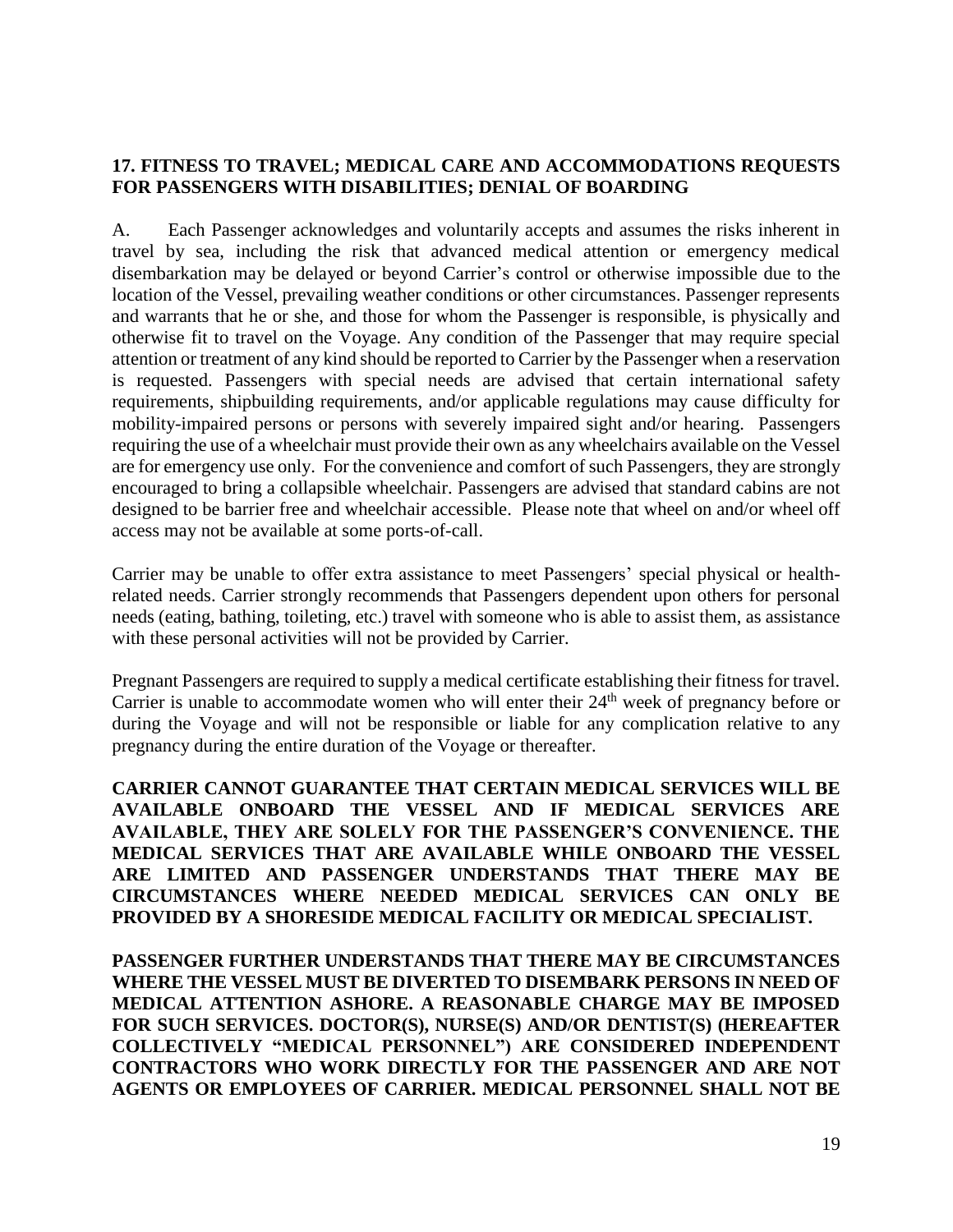**DEEMED TO BE ACTING UNDER THE CONTROL OR SUPERVISION OF THE CARRIER, AS CARRIER IS NOT A MEDICAL PROVIDER. MEDICAL PERSONNEL ARE SOLELY LIABLE FOR THEIR ACTS AND OMISSIONS. AS SET FORTH IN SECTION 13, CARRIER SHALL NOT BE LIABLE FOR ANY INJURY OR DAMAGES ARISING OUT OF THE CONDUCT OR ACTIONS OR OMISSIONS OF THE MEDICAL PERSONNEL. EACH PASSENGER HEREBY CONSENTS TO TREATMENT BY THE VESSEL'S MEDICAL PERSONNEL OR BY A PHYSICIAN DESIGNATED BY CARRIER IF, SUBSEQUENT TO EMBARKATION, THE PASSENGER IS UNABLE TO AUTHORIZE OR REQUEST SUCH TREATMENT AND IN THE OPINION OF THE VESSEL'S MEDICAL PERSONNEL NEEDS MEDICAL ATTENTION. EACH PASSENGER AGREES TO INDEMNIFY CARRIER IN THE EVENT CARRIER ELECTS TO PAY THE COST OF EMERGENCY MEDICAL CARE FOR THE PASSENGER, INCLUDING TRANSPORTATION. CARRIER, HOWEVER, IS NOT OBLIGATED TO MAKE ANY SUCH PAYMENTS.**

B. At any port, including the initial port of embarkation, Carrier shall have the absolute right to decline to carry and/or to disembark any Passenger if he or she is suffering from a contagious disease, if his or her health or physical condition otherwise renders him or her, in the opinion of Carrier or the shipboard Medical Personnel, unfit to travel, or if his or her presence may, in the opinion of Carrier be detrimental to the comfort, safety, health, well-being or enjoyment of the other passengers or presents a risk of harm either to himself or herself or to the other passengers and the crew on the Vessel. Carrier shall not be liable for declining to carry or disembarking any such Passenger. In case of quarantine of a Passenger, the Passenger must personally bear all resulting risks and expenses, including the cost of maintenance during the period of detention.

In addition, Carrier shall have the absolute right to decline to carry and/or to disembark any Passenger from the Vessel or transport at any time, for any of the following reasons: (i) whenever such action is necessary to comply with any government regulation, directive or instruction; (ii) when a Passenger refuses to permit search of his person or property for explosives, weapons, dangerous materials or other stolen, illegal or prohibited items; (iii) when a Passenger refuses upon request to produce positive identification; or (iv) for failure to comply with Carrier's rules and procedures, including, for example, Carrier's Guest Health, Safety and Conduct Policy or Carrier's policies against fraternization with crew; or (v) Passenger's passage is denied by Carrier pursuant to its Refusal to Transport Policy; or (vi) Passenger fails to abide by Carrier's COVID-19 Policies and Procedures (as described in Section 6 above or on Carrier's website). Carrier's Guest Health, Safety and Conduct Policy and Refusal to Transport Policy are available online at [www.silversea.com.](http://www.silversea.com/)

If Carrier exercises its rights under this Section 17(B), Passenger shall have no claim against Carrier whatsoever and Carrier shall have no liability for refund, compensation loss or damages of Passenger, unless otherwise provided in this Ticket or in Carrier's refund policy or required by law, nor shall Carrier be responsible for the lodging, food, return transportation or other expenses incurred by said Passenger in connection with such denial of boarding or premature departure.

C. Passengers who are disembarked ashore for medical reasons shall be solely responsible for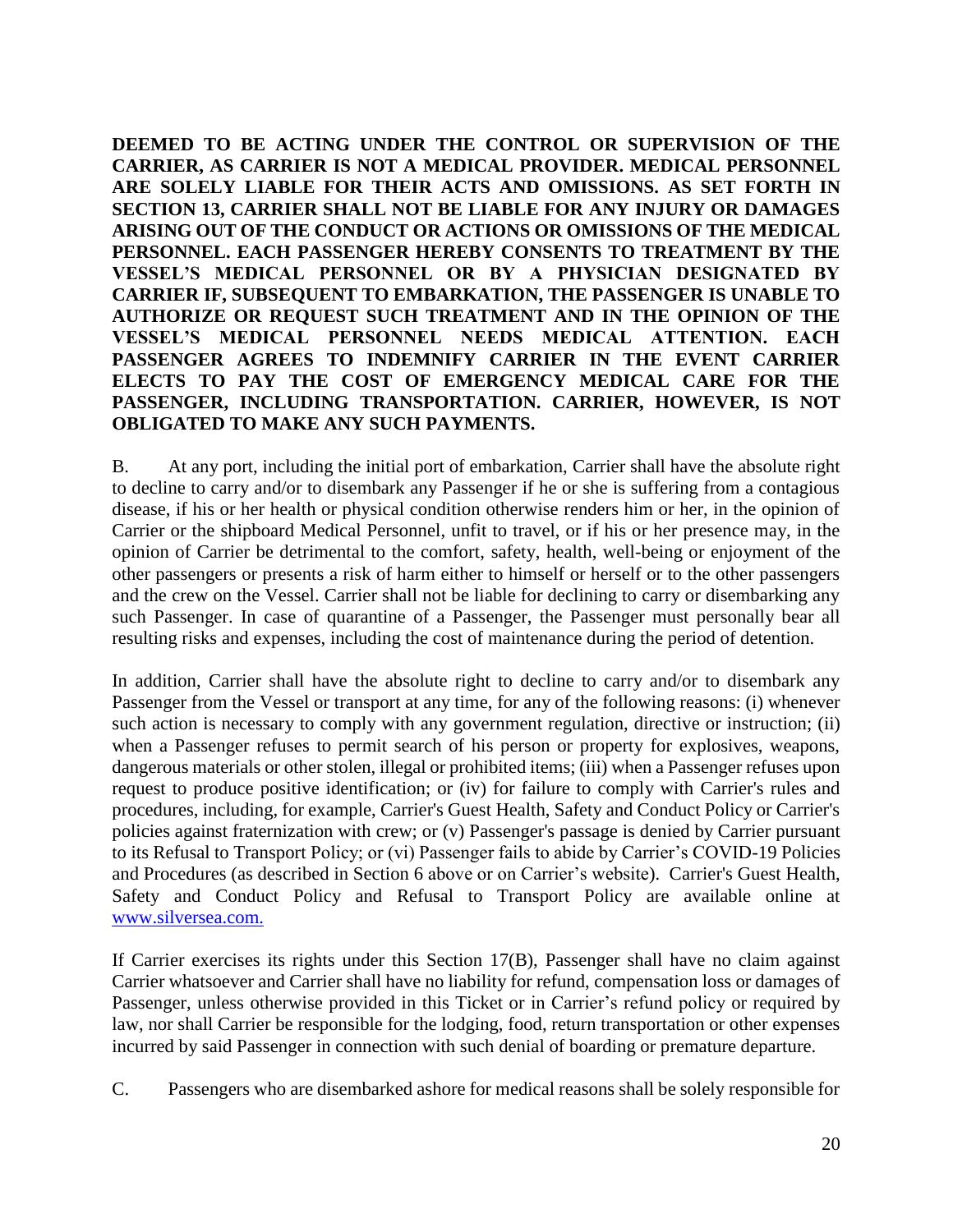any and all expenses related thereto, including but not limited to physicians, surgeons, hospitals, medications, diagnostic facilities, air ambulance, and evacuation or ground ambulance charges. Passenger hereby agrees to reimburse and indemnify Carrier for any funds advanced on account of any such charges and Passenger agrees to permit Carrier to charge Passenger's credit card for such charges.

## **18. ACCOMMODATION OF CHILDREN**

For Classic Fleet Voyages: Carrier is unable to accommodate children less than six (6) months of age. Passengers must notify Carrier of any children between the ages of six (6) months and one (1) year who will be sailing onboard. Carrier reserves the right to limit the number of children less than three (3) years of age aboard the Vessel.

For Expedition Fleet Voyages: Carrier is unable to accommodate children less than one (1) year of age. No children under the age of five (5) years will be allowed onboard Zodiacs. Children under the age of five (5) years will be unable to participate in any expeditions which require the use of Zodiac transfer to go ashore.

Any child under the age of eighteen (18) years of age must be accompanied in the same or connecting suite by a parent or other responsible adult over the age of twenty-one (21) years. In addition, if the adult accompanying this child is not a parent, a "Parental Consent Guardianship Form" must be signed by a parent or legal guardian and received by Carrier prior to sailing.

No childcare services will be provided on board the Vessel.

# **19. ALCOHOL POLICY**

Passengers must be 21 years of age or older to purchase or consume alcohol aboard the Vessel. Carrier reserves the right to refuse to serve anyone (a) who in its sole judgment may be intoxicated; or (b) for any reason necessary in Carrier's or the Captain's or other officer's judgment to preserve the health, safety, comfort or well-being of Passengers and employees.

## **20. SPORTS & RECREATIONAL ACTIVITIES, EXPEDITION EXCURSIONS AND EQUIPMENT**

In consideration of his or her payment of the cruise fare, each Passenger, unless otherwise provided herein, will have the option to utilize Carrier furnished equipment and to participate in various sports and recreational activities and expedition excursions off, under, around, about and on the Vessel and locations visited during the Voyage. These activities include but are not limited to zodiac transfers, fishing, kayaking, snorkeling, scuba diving, swimming, hiking and extensive walking. The Passenger acknowledges that: (a) there are inherent risks and dangers involved in his or her participation in such activities that can result in serious injury, death or damage or loss of property; (b) Carrier can in no way guarantee the safety or welfare of Passengers engaging in such activities and provides equipment and instruction only to enhance the Passenger's enjoyment; (c) Passengers knowingly and voluntarily assume the risk of such activities and shall indemnify Carrier against any claims made by or on his or her behalf as a result of using Carrier's equipment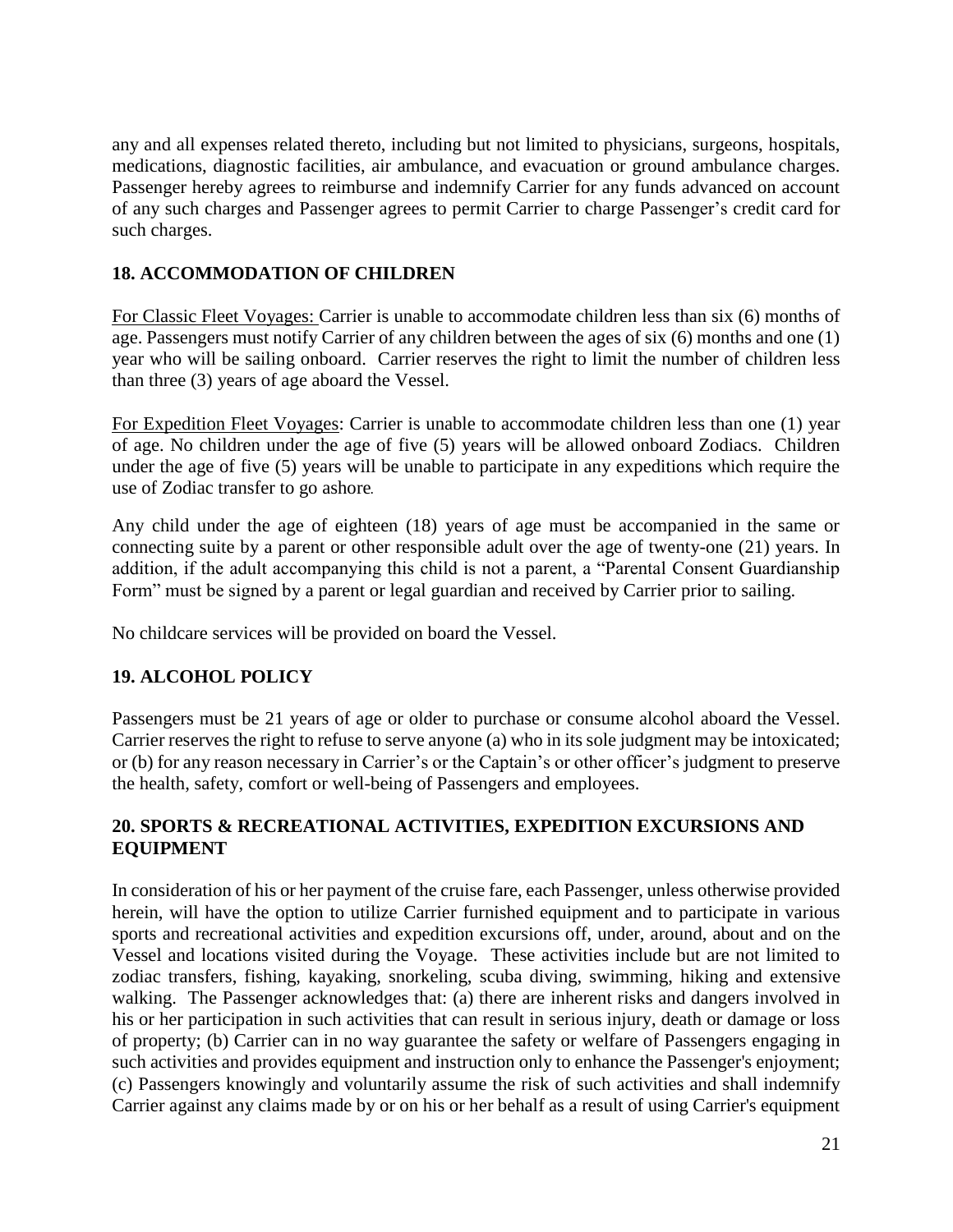and/or participating in such activities; (d) Passengers shall acquire the training necessary to participate in such activities and shall follow the rules and procedures maintained by Carrier; and (e) Carrier shall accept no responsibility for Passenger's failure to abide by governmental rules, regulations and restrictions concerning any such activities.

On those voyages where scuba diving is offered, Passengers wishing to participate will be required to have a current Advance Open Water Dive Certification (a copy of which must be provided to Carrier) as well as medical and dive insurance covering evacuation, medical treatment and repatriation (copies of which must be provided to Carrier), and complete a questionnaire to establish eligibility. Passengers who are unable to meet these requirements will be unable to participate in any scheduled dives. Carrier reserves the right to limit the number of Passengers per dive.

# **21. PAYMENTS**

Any and all payments by Passengers to Carrier for the service provided onboard the Vessel shall be made in U.S. currency or in such other currency as is acceptable to the respective payee. All amounts payable to Carrier or any such service providers shall be paid before final disembarkation from the Vessel. A 2% transaction fee will be charged for all cash advances.

## **22. CHOICE OF LAW AND FORUM; ARBITRATION AND WAIVER OF JURY TRIAL FOR CERTAIN CLAIMS; WAIVER OF CLASS ACTION AND IN REM PROCEEDINGS**

**(A) THIS TICKET AND ALL DISPUTES OR CLAIMS WHATSOEVER BY PASSENGER SHALL BE GOVERNED EXCLUSIVELY, IN ALL RESPECTS, AND WITHOUT REGARD TO CONFLICT OF LAW PRINCIPLES, BY THE GENERAL MARITIME LAW OF THE UNITED STATES, AND WHEN APPLICABLE, THE U.S. DEATH ON THE HIGH SEAS ACT (46 USC §30302). EXCEPT AS OTHERWISE EXPRESSLY SPECIFIED IN THIS TICKET, PASSENGER AGREES THIS CHOICE OF LAW SUPERSEDES AND PREEMPTS ANY PROVISION OF LAW OF ANY OTHER STATE OR NATION.**

**(B) EXCEPT AS PROVIDED IN SECTION 22(C) WITH REGARD TO CLAIMS OTHER THAN FOR PERSONAL INJURY, ILLNESS OR DEATH OF A PASSENGER, IT IS SPECIFICALLY AGREED BY AND BETWEEN YOU, THE PASSENGER, AND CARRIER THAT ANY AND ALL DISPUTES AND MATTERS WHATSOEVER ARISING UNDER, IN CONNECTION WITH, OR INCIDENT TO THIS TICKET, YOUR BOOKING OF SPACE, YOUR CRUISE, LAND TOUR OR TRANSPORT SHALL BE LITIGATED SOLELY AND EXCLUSIVELY, IF AT ALL, IN AND BEFORE THE UNITED STATES DISTRICT COURT FOR THE SOUTHERN DISTRICT OF FLORIDA IN DADE COUNTY, FLORIDA TO THE EXCLUSION OF THE COURTS OF ANY OTHER NATION OR STATE. IN THE EVENT THE UNITED STATES DISTRICT COURT FOR THE SOUTHERN DISTRICT OF FLORIDA LACKS SUBJECT MATTER JURISDICTION, THEN ANY SUIT MUST BE BROUGHT IN A COURT OF COMPETENT JURISDICTION LOCATED IN DADE COUNTY, FLORIDA TO THE**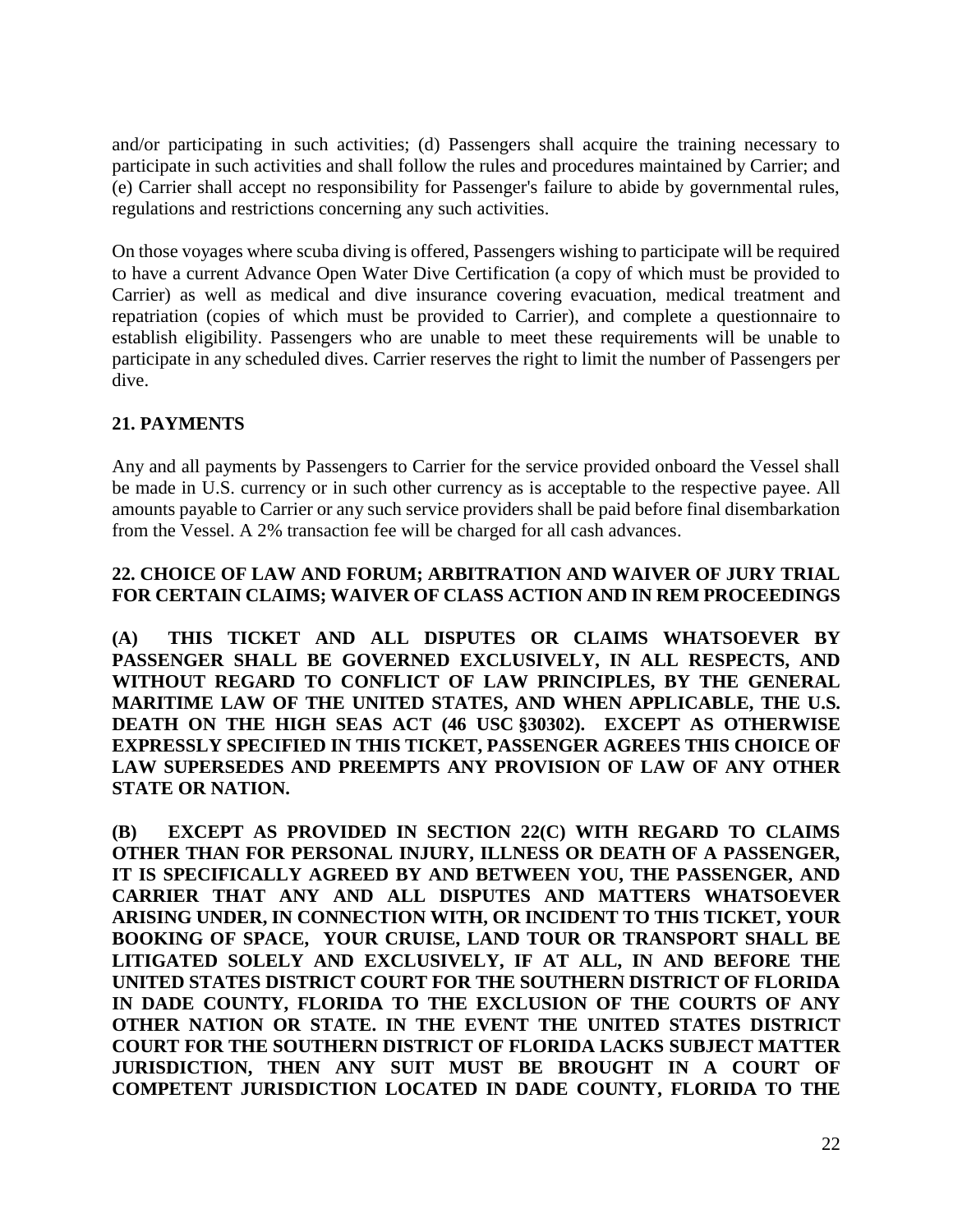**EXCLUSION OF ANY OTHER COURT WHERE SUIT MAY OTHERWISE BE BROUGHT.** 

**(C) ANY AND ALL DISPUTES, CLAIMS, OR CONTROVERSIES WHATSOEVER, EXCEPT FOR PERSONAL INJURY, ILLNESS OR DEATH OF A PASSENGER, WHETHER BASED ON CONTRACT, TORT, STATUTORY, CONSTITUTIONAL OR OTHER LEGAL RIGHTS, INCLUDING BUT NOT LIMITED TO ALLEGED VIOLATION OF CIVIL RIGHTS, DISCRIMINATION, CONSUMER OR PRIVACY LAWS, OR FOR ANY LOSSES, DAMAGES OR EXPENSES, RELATING TO OR IN ANY WAY ARISING OUT OF OR CONNECTED WITH THIS TICKET, PASSENGER'S CRUISE, LAND TOUR OR TRANSPORT, NO MATTER HOW DESCRIBED, PLEADED OR STYLED, SHALL BE REFERRED TO AND RESOLVED EXCLUSIVELY BY BINDING ARBITRATION PURSUANT TO THE UNITED NATIONS CONVENTION ON THE RECOGNITION AND ENFORCEMENT OF FOREIGN ARBITRAL AWARDS (NEW YORK 1958), 21 U.S.T. 2517, 330 U.N.T.S. 3, 1970 U.S.T. LEXIS 115, 9 U.S.C. §§ 202- 208 ("THE CONVENTION") AND THE FEDERAL ARBITRATION ACT, 9 U.S.C. §§ 1, ET SEQ., ("FAA") SOLELY IN MIAMI, FLORIDA, U.S.A. TO THE EXCLUSION OF ANY OTHER FORUM. THE ARBITRATION SHALL BE ADMINISTERED BY NATIONAL ARBITRATION AND MEDIATION ("NAM") UNDER ITS COMPREHENSIVE DISPUTE RESOLUTION RULES AND PROCEDURES AND NAM'S FEE SCHEDULE IN EFFECT AT THE TIME OF THE PROCEDURE, EACH OF WHICH ARE DEEMED TO BE INCORPORATED HEREIN BY REFERENCE. ANY QUESTION ABOUT THE ARBITRATION ADMINISTRATORS MENTIONED ABOVE MAY BE DIRECTED TO THEM AS FOLLOWS: NATIONAL ARBITRATION AND MEDIATION, INC., 990 STEWART AVE, 1ST FL., GARDEN CITY, NY 11530, PHONE: (800) 358-2550 EXT. 128. NEITHER PARTY WILL HAVE THE RIGHT TO A JURY TRIAL NOR TO ENGAGE IN PRE-ARBITRATION DISCOVERY EXCEPT AS PROVIDED IN THE APPLICABLE ARBITRATION RULES AND HEREIN, OR OTHERWISE TO LITIGATE THE CLAIM IN ANY COURT. THE ARBITRATOR'S DECISION WILL BE FINAL AND BINDING. OTHER RIGHTS THAT PASSENGER OR CARRIER WOULD HAVE IN COURT ALSO MAY NOT BE AVAILABLE IN ARBITRATION. AN AWARD RENDERED BY AN ARBITRATOR MAY BE ENTERED IN ANY COURT HAVING JURISDICTION UNDER THE CONVENTION OR FAA. PASSENGER AND CARRIER FURTHER AGREE TO PERMIT THE TAKING OF A DEPOSITION UNDER OATH OF THE PASSENGER ASSERTING THE CLAIM, OR FOR WHOSE BENEFIT THE CLAIM IS ASSERTED, IN ANY SUCH ARBITRATION. THE ARBITRATOR AND NOT ANY FEDERAL, STATE OR LOCAL COURT OR AGENCY, SHALL HAVE EXCLUSIVE AUTHORITY TO RESOLVE ANY DISPUTE RELATING TO THE INTERPRETATION, APPLICABILITY, ENFORCEABILITY OR FORMATION OF THIS TICKET INCLUDING, BUT NOT LIMITED TO ANY CLAIM THAT ALL OR ANY PART OF THIS TICKET IS VOID OR VOIDABLE. IN THE EVENT THIS PROVISION IS DEEMED UNENFORCEABLE BY AN ARBITRATOR OR COURT OF COMPETENT JURISDICTION FOR ANY REASON, THEN AND ONLY THEN THE PROVISIONS OF SECTION 22(B) ABOVE GOVERNING VENUE AND JURISDICTION SHALL EXCLUSIVELY APPLY TO ANY LAWSUIT INVOLVING**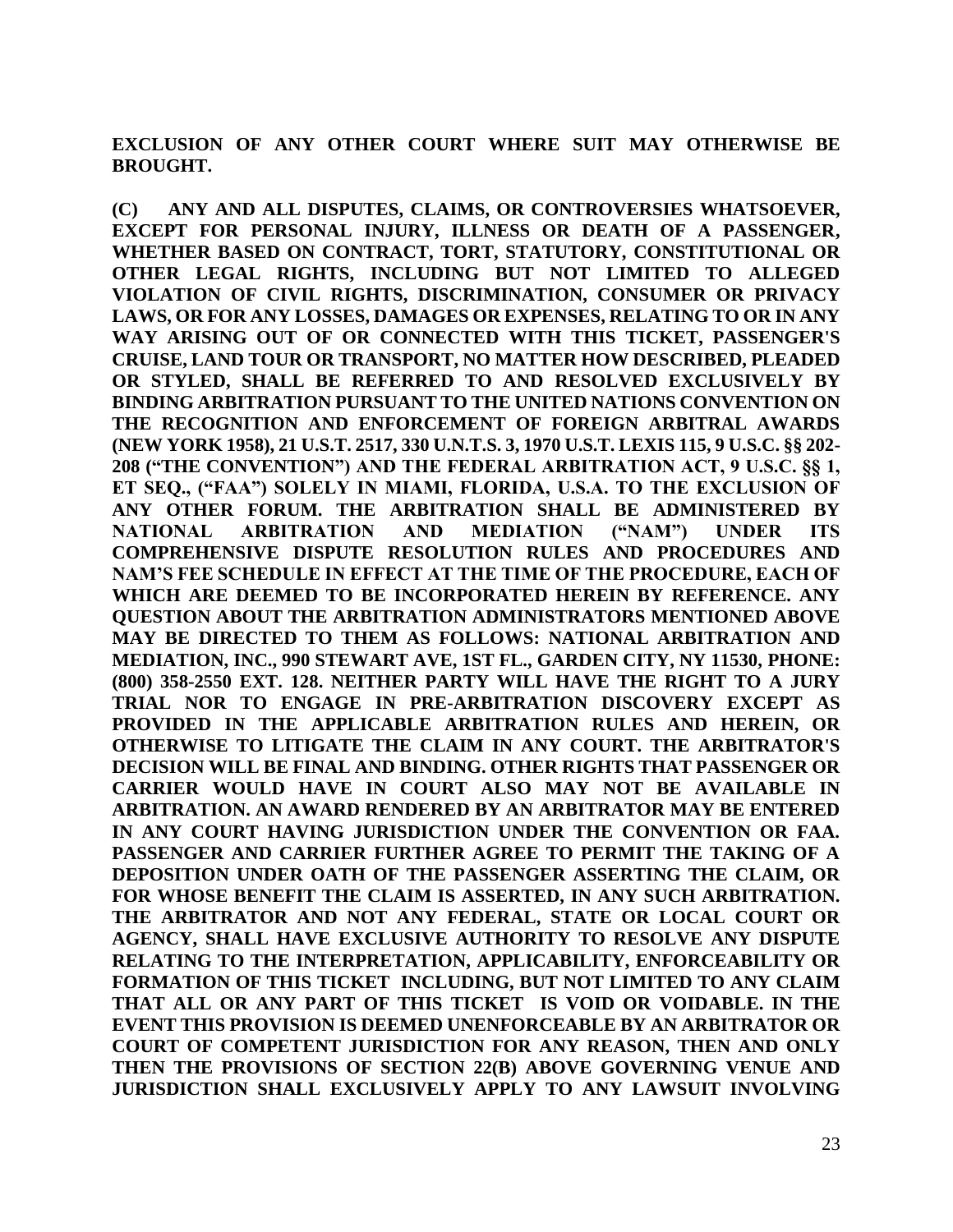## **CLAIMS DESCRIBED IN THIS SECTION 22(C).**

**(D) THIS TICKET PROVIDES FOR THE EXCLUSIVE RESOLUTION OF DISPUTES THROUGH INDIVIDUAL LEGAL ACTION ON YOUR OWN BEHALF INSTEAD OF THROUGH ANY CLASS OR REPRESENTATIVE ACTION. EVEN IF THE APPLICABLE LAW PROVIDES OTHERWISE, YOU AGREE THAT ANY LAWSUIT OR CLAIM WHATSOEVER AGAINST CARRIER SHALL BE LITIGATED BY YOU INDIVIDUALLY AND NOT AS A MEMBER OF ANY CLASS OR AS PART OF A CLASS OR REPRESENTATIVE ACTION, AND YOU EXPRESSLY AGREE TO WAIVE ANY LAW ENTITLING YOU TO PARTICIPATE IN A CLASS ACTION.**

**(E) IN THE EVENT OF A MARITIME TORT, YOU MAY HAVE THE RIGHT TO PROCEED IN REM TO ARREST THE SHIP OR ITS APPURTENANCES FOR PURPOSES OF SECURITY, OR TO PROCEED QUASI IN REM TO ATTACH ANY OF CARRIER'S SHIPS TO ESTABLISH JURISDICTION. YOU HEREBY WAIVE ANY RIGHT YOU MAY HAVE TO AN IN REM OR QUASI IN REM PROCEEDING TO ARREST OR ATTACH ANY OF CARRIER'S SHIPS FOR THE PURPOSE OF OBTAINING SECURITY OR JURISDICTION, AND WILL RELY SOLELY ON THE CREDIT OF THE CARRIER IN BRINGING ANY CLAIM AGAINST CARRIER, IF AT ALL.**

## **23**. **ANIMALS**

No pets or other animals are allowed on board the Vessel except for certain necessary service animals of a Passenger with a disability, which require written notification to the Carrier at the time of booking your cruise. You agree to accept responsibility, reimburse and/or indemnify Carrier for any loss, damage or expense whatsoever related to the presence of any service animal brought on the cruise. You further agree to determine and meet any documentary or other requirements related to the animal.

## **24. INTERPRETATION; SEVERABILITY; THIRD PARTY BENEFICIARIES**

Should any provisions of this Ticket be deemed invalid or contrary to the law of any jurisdiction by a court of competent jurisdiction, such provision, or part thereof, shall be deemed to be severed from this Ticket and of no force and effect and all remaining provisions herein shall continue to be in full force and effect. The headings of this Ticket are for convenience of reference only and shall not define or limit any of the terms or provisions herein. Whenever the context so requires, references to the male gender shall include references to the female and references to the singular the plural and vice versa.

You and Carrier agree and intend that certain third parties derive rights and exemptions from liability as a result of this Ticket. Specifically, all of Carrier's rights, limitations of and exemptions from liability, defenses and immunities set for the herein will also inure to the benefit of the following persons and entities who shall be considered "Carrier" only for purposes of such rights, exemptions from liability, defenses and immunities: Carrier's employees, agents, the Vessel, the